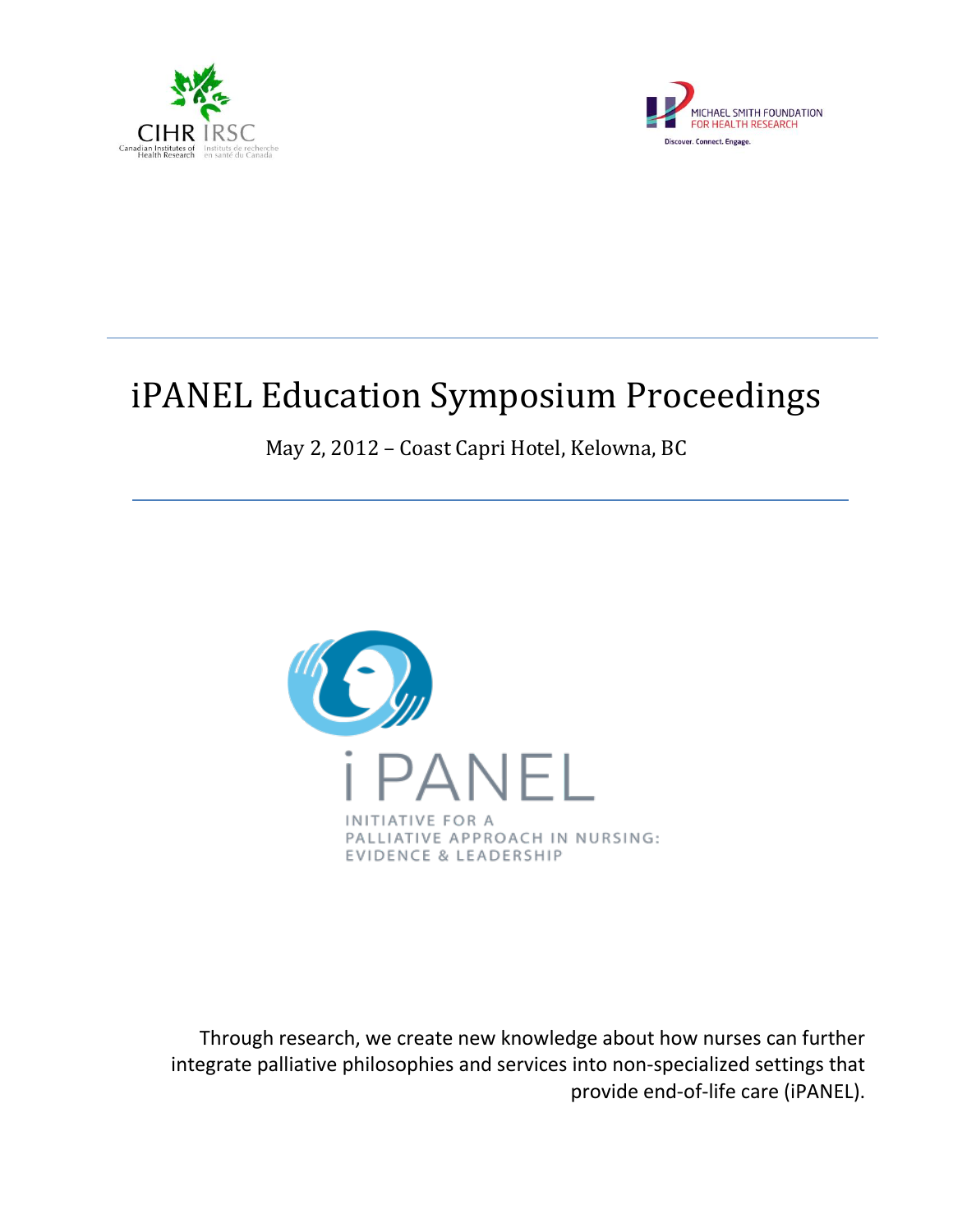#### **iPANEL TEAM**

#### **Lead Investigators:**

*Kelli Stajduhar, RN, PhD* Associate Professor, School of Nursing and Centre on Aging, University of Victoria *Carolyn Tayler, RN, MSN, CONC(C)* Director, End of Life Care Fraser Health Authority

#### **Co-Investigators:**

*Elisabeth Antifeau, RN, MScN, GNC(C)* Practice Lead Community Integrated Health Services Interior Health Authority

*Lois Cosgrave, RN, MN* Director, Home and Community Care and End of Life Care Vancouver Island Health Authority

*Betty Davies, RN, PhD, CT, FAAN* Professor and Senior Scholar School of Nursing, University of Victoria

*Gweneth Doane, RN, PhD* Professor School of Nursing, University of Victoria

*Michelle Funk, RN, BScN, MScN, PhD(c)* Nurse Educator, School of Nursing Thompson Rivers University

*Ella Garland, RN, MN, CHPCN (C)* Palliative Outreach and Consult Team Providence Health Care

*Pauline James Curtis, RN, MN* Manager, Priority Populations and Service Redesign BC Ministry of Health - Collaborator

*Deanna Hutchings, RN, BScN, MN* Clinical Nurse Specialist, End of Life Care Vancouver Island Health Authority

*Judy Lett, RN, BScN, MSc, GNC(C), CHPNC(C)* Clinical Nurse Specialist - Hospice Palliative Care Fraser Health Authority

*Barbara McLeod, RN, BSN, MSN, CHPCN(C)* Clinical Nurse Specialist, Hospice Palliative Care Fraser Health Authority

*Barbara Pesut, RN, PhD* Associate Professor of Nursing Canada Research Chair, Health, Ethics and **Diversity** UBC Okanagan

*Pat Porterfield, RN, MSN, CHPCN (C)* Clinical Adjunct Professor School of Nursing, UBC

*Sheryl Reimer-Kirkham, RN, PhD* Director, Master of Science in Nursing Program School of Nursing, Trinity Western University

*Della Roberts RN, MSN*  Clinical Nurse Specialist, Hospice Palliative Care Fraser Health Authority

*Rick Sawatzky, RN, PhD* Associate Professor School of Nursing, Trinity Western University

*Kara Schick Makaroff, RN, PhD* KRESCENT Postdoctoral Fellow, University of Alberta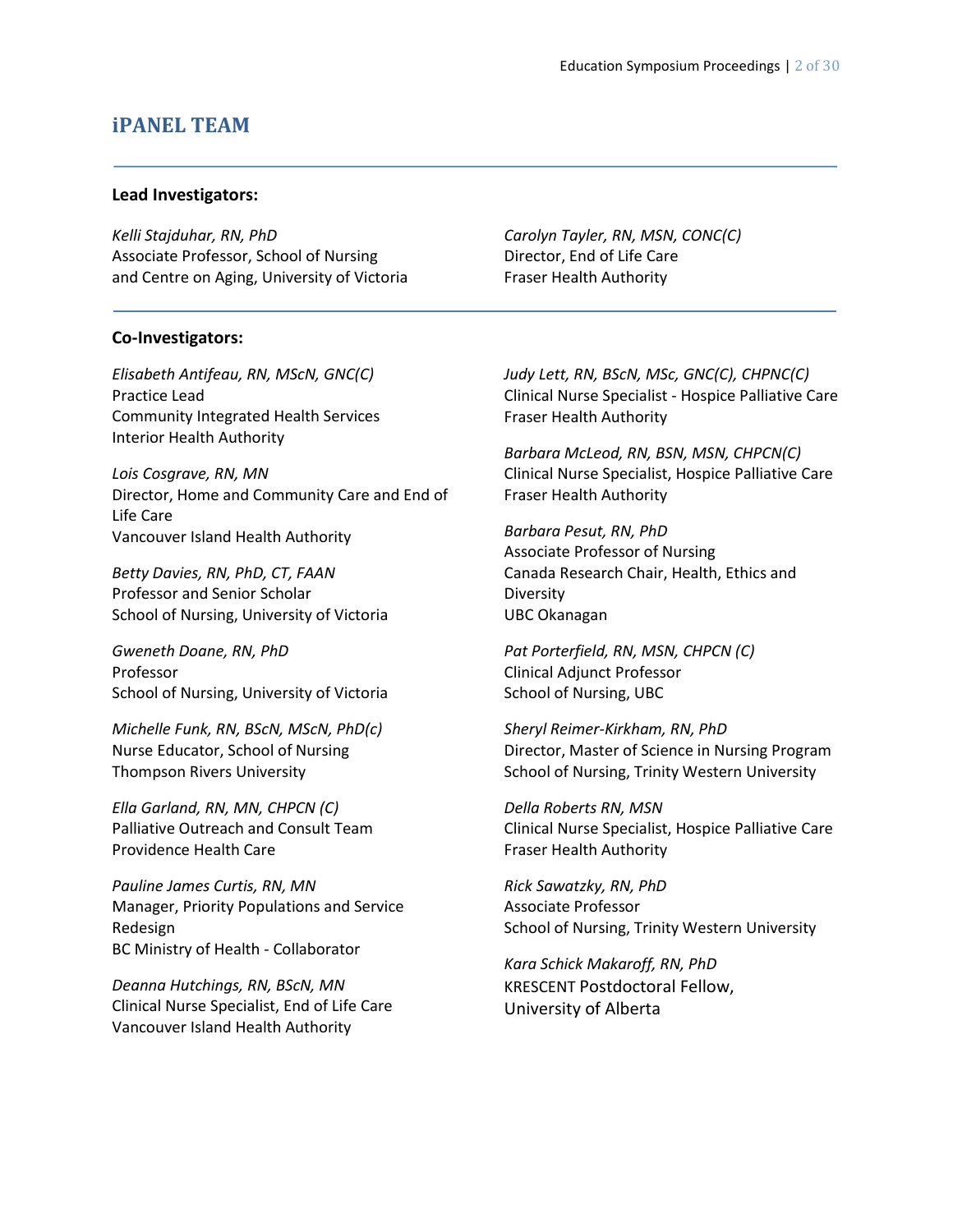## **TABLE OF CONTENTS**

| 4  |
|----|
| 5  |
| 6  |
| 8  |
| 10 |
| 13 |
| 15 |
| 17 |
| 19 |
| 22 |
| 24 |
| 25 |
| 27 |
| 29 |
| 30 |
|    |

**经合金** 

In preparing this report we would like to acknowledge the generous funding from the Canadian Institutes of Health Research through their knowledge dissemination program (grant #: DIK-119629), and from the Michael Smith Foundation for Health Research for the support of iPANEL through the BC Nursing Research Initiative (grant #: PJ NIT 00001 10-1).

We are indebted to the participants who came together to give and receive knowledge and to envision better ways to educate nurses to provide nursing care to those living with life-limiting chronic illnesses and to several research assistants and iPANEL student affiliates who took extensive notes on the proceedings of the day (Sherin Jamal, Lori Rietze, Ibolya Agoston and Miranda Dalhuisen).

This report was prepared by Barbara Pesut on behalf of the iPANEL team.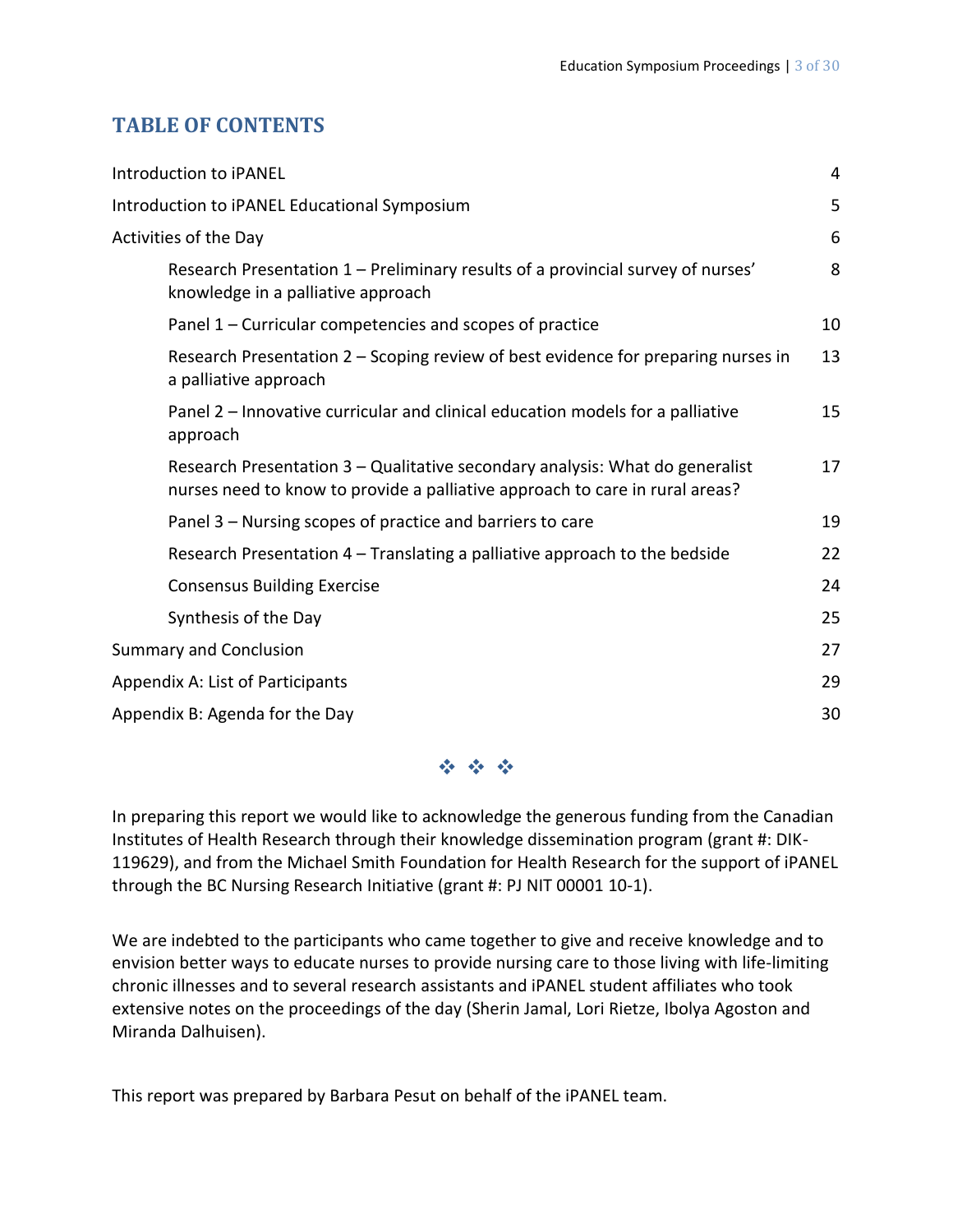#### **Introduction to iPANEL– Initiative for a Palliative Approach in Nursing: Education and Leadership**

The Initiative for a Palliative Approach in Nursing: Evidence and Leadership (iPANEL) is a practice-relevant nursing health services research initiative funded for 4 years by the Michael Smith Foundation for Health Research (BC Nursing Research Initiative). Members of iPANEL conduct research to inform how we can best integrate a palliative approach into the care of people with advancing chronic life-limiting conditions such as heart, lung and kidney disease, dementia and cancer. Our collective research is guided by the following tenants:

- **Three quarters of the British Columbians who die do so without being identified as people who could benefit from the services associated with palliative care.** Specialized palliative units and hospices are essential for end of life care but not appropriate for all persons facing life-limiting chronic conditions. By offering a palliative approach in multiple settings, we can better care for people and their families through the many transitions of chronic conditions like dementia, lung, kidney and heart diseases, and cancer.
- **Through research, we create new knowledge about how nurses can further integrate palliative philosophies and services into non-specialized settings that provide end of life care.** Throughout BC, people are dying in many settings including residential care facilities, on general hospital wards and at home. Our research seeks to understand how to apply and integrate the palliative approach to any care setting where people with life-limiting chronic conditions are cared for.
- **Our research is informed by and informs clinical practice**. By creating a cycle of nursing practice to nursing research and back again, we can ensure our research is informed by clinical practice. And that the evidence we gather is relevant, useful, and wellcommunicated to nurses. We accomplish this through our partnerships with both practicing and academic nurses throughout BC.
- **Our ultimate goal is to advance the further integration of the palliative approach into nursing practice in every care setting.** We know this takes the support and cooperation of many parties including health professionals, employers and health care consumers, but we believe that nurses can and will contribute to a better and more supported experience for British Columbians toward the end of their lives.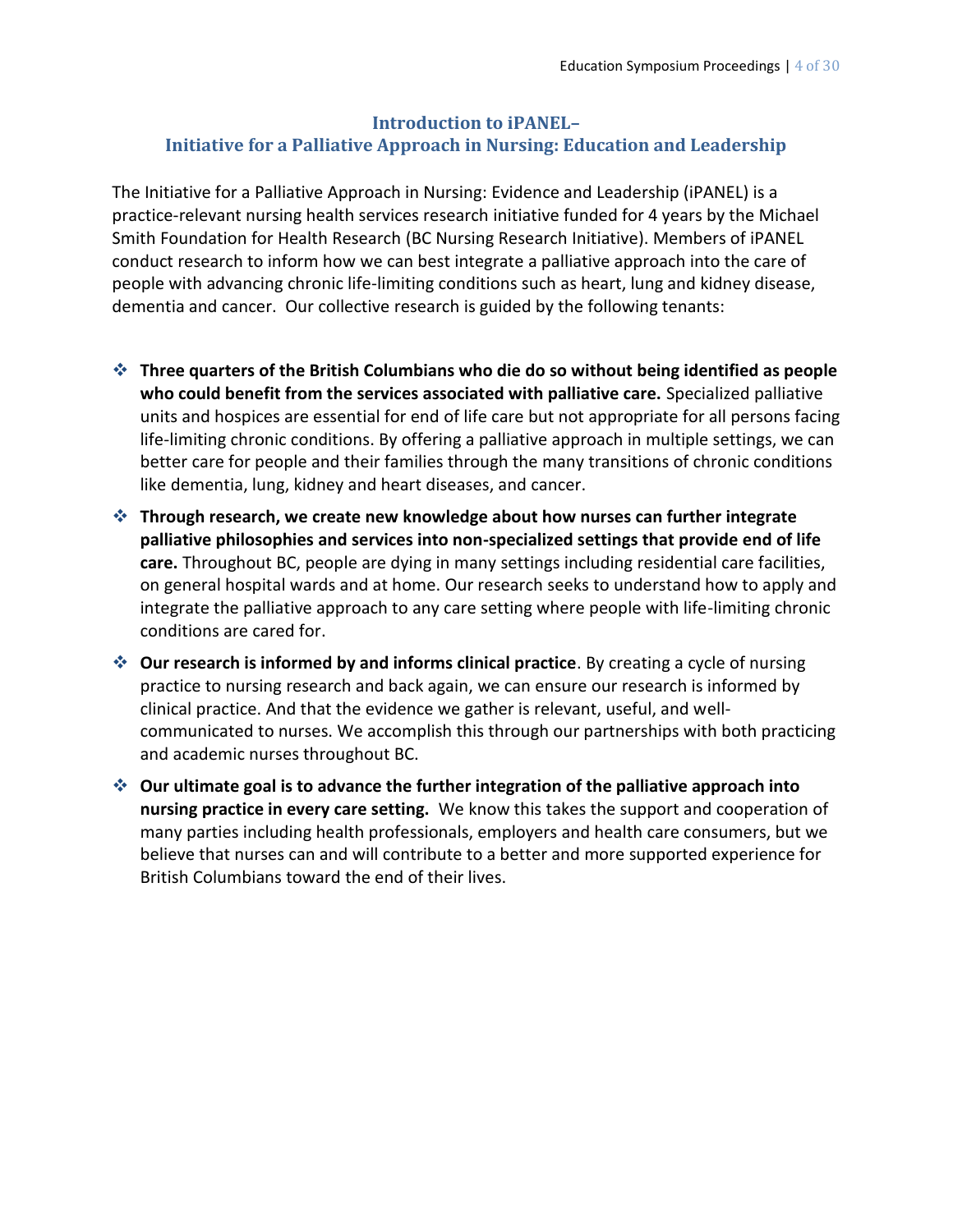## **Introduction to iPANEL Educational Symposium**

#### **How can we best educate nurses and nursing care providers to provide a palliative approach to the care of individuals living with chronic life-limiting illness across contexts of care?**

In May 2012, iPANEL held its first symposium focused on educating nursing care providers for a palliative approach. The goal of this one-day symposium was to bring knowledge producers and users together to share current research findings and to construct new knowledge around building the educational capacity of nurses in the province to provide a palliative approach to care.

Fifty-two educators, clinicians, family care-givers, regulators, researchers, administrators, and policy makers from around BC gathered to discuss the following questions related to a palliative approach through means of presentations, panel commentary and audience participation (see Appendix A for participant list):

- 1. How does the knowledge generated from the iPANEL program of research to date resonate with your knowledge and experience in this area? Can you help us to interpret and explain these findings?
- 2. Do the current generalist educational competencies for each of the nursing care providers reflect the palliative needs of the populations residing in residential care, acute care and home care? If not, what is missing? Are there particular competencies that should be considered specialist competencies, and if so, how might we address these specialist competencies within care delivery areas that are staffed primarily by generalists?
- 3. What innovative curricular and clinical educational models should we consider when educating nurses for a palliative approach?
- 4. Assuming that nurses have sufficient knowledge in a palliative approach, what barriers exist in residential, acute and home care to the enactment of that knowledge? How might these barriers be overcome?
- 5. How do the scopes of practice of nursing care providers intersect/differ on the palliative approach competencies and how well do these scopes of practices reflect the needs of the populations within residential care, acute care and home care, taking into account current care delivery models?
- 6. Who needs to receive the knowledge we have generated today and what steps are necessary in terms of programs or research to move this knowledge forward?

We engaged a number of strategies through the day to address these questions (see Appendix B).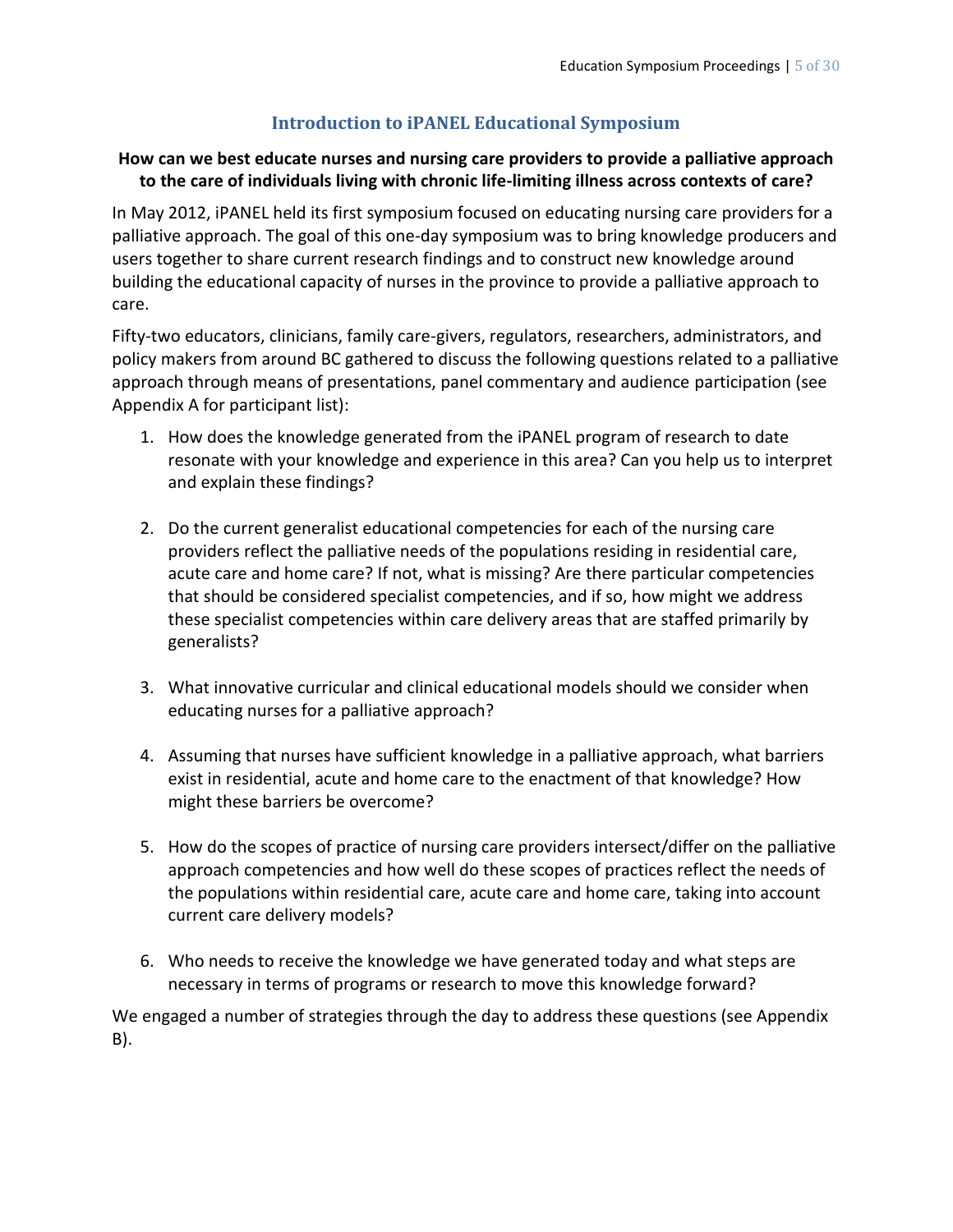## **Activities of the Day**

#### *Research Presentations*

Four research projects were presented. Dr. Richard Sawatzky and Della Roberts presented preliminary results of a provincial wide survey of nurses' perceived confidence in a palliative approach. Lynnelle Erbacker presented the results of a scoping review of the best evidence from the literature on how to educate nurses in palliative care. Dr. Barbara Pesut presented a secondary analysis of two qualitative data sets asking the question of how generalist nurses in rural areas provide a palliative approach. Drs. Kelli Stajduhar and Gweneth Doane presented preliminary research findings from a study aimed at gaining a better understanding of point-ofcare knowledge translation, using end of life care as the site of inquiry. After each presentation there was time for audience discussion and participants were asked to complete a short written response to questions generated by the researchers, which were designed to enable them to better explain and interpret their findings.

#### *Panel Responses*

Three panels were convened to respond to the research findings. The first panel focused on educational competencies and included Dr. Joyce Black, Education Consultant from the College of Registered Nurses of BC, Denice Evanishin, Nursing Practice Advisor from the College of Licensed Practical Nurses of BC, Darcee Bidgood, President of the Palliative Care Nurses Interest Group of the Canadian Nurses Association, who was involved in the development of palliative competencies from the Canadian Association Schools of Nursing, and Barbara McLean, Executive Director of the Family Caregivers' Network Society.

The second panel focused on innovative curricular and clinical educational models related to palliative care and a palliative approach and included Susan Ross, Faculty at Thompson Rivers University, Barbara McLeod, Clinical Nurse Specialist in End of Life Care, Fraser Health and Pat Porterfield, Regional Leader for Palliative Care, Vancouver Coastal Health.

The third panel focused on practice contexts in relation to a palliative approach and included Donna Mendel, Acting Chief of Professional Practice for Interior Health Authority, Teresa Nutini, nurse and rural family caregiver, Gail Potter, Faculty at Selkirk College and Tammy McLean, Nurse Practitioner student and Faculty at Selkirk College.

#### *Consensus Building Exercise*

 $\overline{a}$ 

The purpose of this exercise was to facilitate discussion and begin to build consensus around the competencies for a palliative approach. Participants were divided into groups by their nursing practice context (e.g., acute care, residential care, community care). Using the *Palliative Care Nursing Self-Competence Scale1, <sup>2</sup>* participants were asked to build consensus around three primary questions: Do these competencies adequately reflect a palliative approach in your care

<sup>&</sup>lt;sup>1</sup> The Palliative Care Nursing Self-Competence Scale was developed by Jean-François Desbiens. The objective of this tool was to develop an instrument that could measure perceived palliative care nursing self-competence.

<sup>2</sup> Desbien JF, Fillion L. Development of the Palliative Care Nursing Self-Competence Scale. *J Hosp Palliat Nurs*. 2011;13(4):230-241.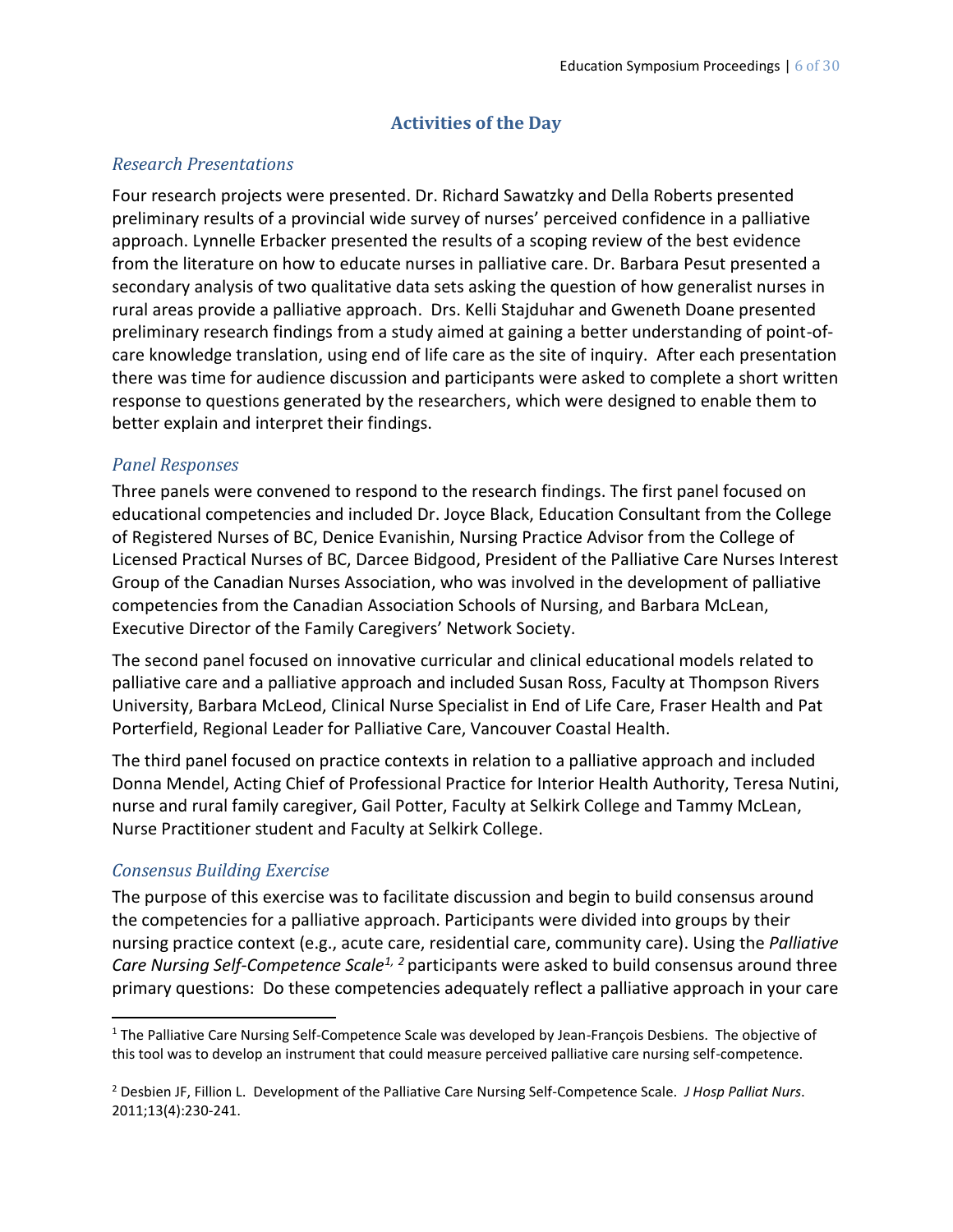context? Are there specialty aspects to these competencies for each of the nursing care providers? Are there barriers to the enactment of these competencies in your setting? If so, what are they?

## *Synthesis of the Day*

This final exercise of the day asked participants to reflect on their most significant learning from the day and on how they will incorporate that learning back into their practice. Consensus was sought for priorities for next steps in terms of policy, research and practice.

## *Evening Presentation*

Dr. Gweneth Doane, Professor and 3M Teaching fellow presented on how to prepare relational and reflective practitioners for a palliative approach to care.

The remainder of the report will provide a general overview of the research and the panel proceedings in the order that they were presented. For each research and panel presentation a summary of the audience discussion and written feedback will be provided.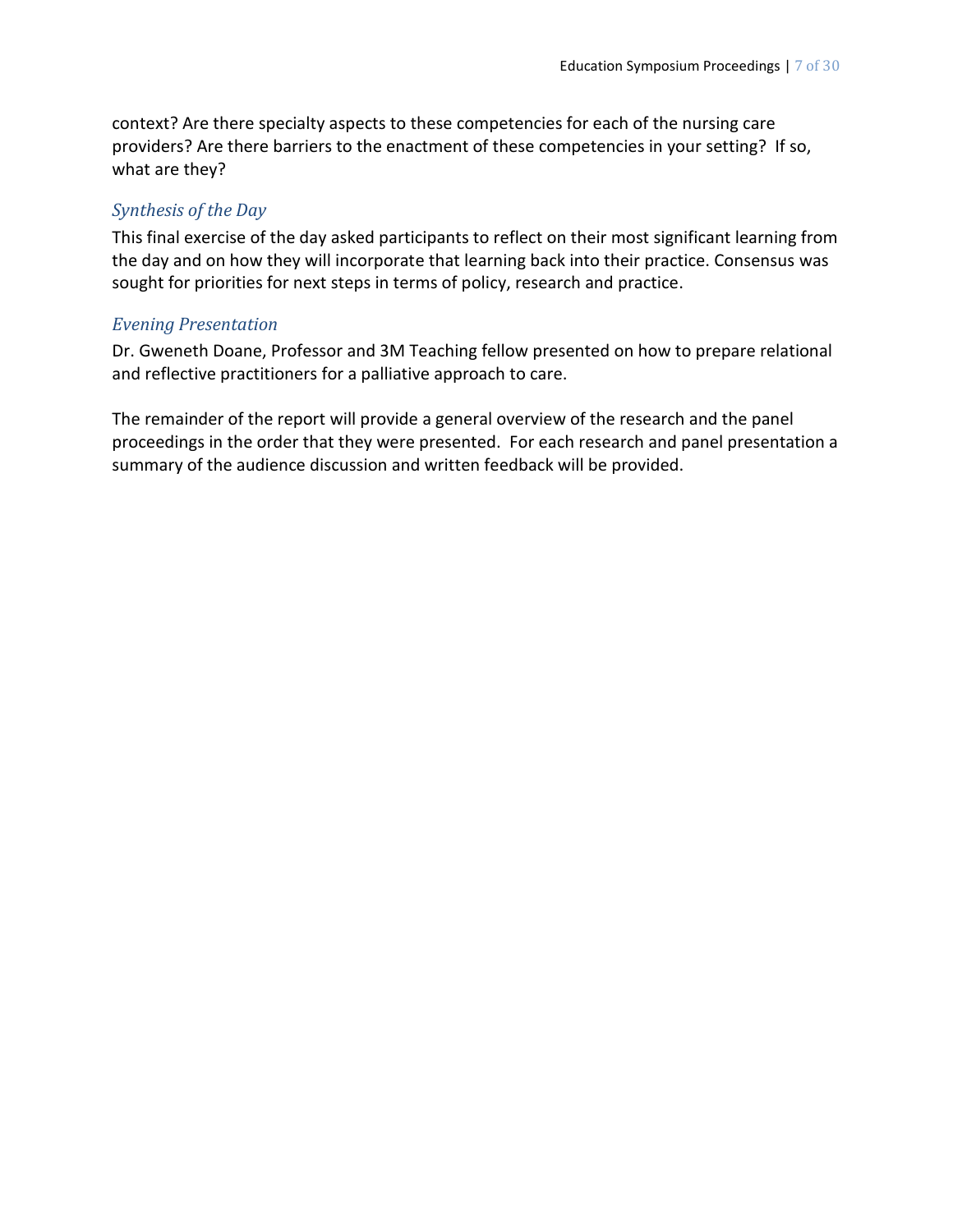## **Research Presentation 1 – Preliminary results of a provincial survey of nurses' knowledge in a palliative approach**

- *Rick Sawatzky, PhD, RN, School of Nursing, Trinity Western University and Centre for Health Evaluation and Outcome Sciences*
- *Della Roberts, Clinical Nurse Specialist, End of Life Care, Fraser Health*

#### *Study Overview*

A mixed-methods province-wide survey was conducted to obtain baseline descriptive information relevant to the integration of a palliative approach from care providers in a variety of nursing care settings that do not specialize in palliative care. Registered Nurses, Licensed Practical Nurses and Health Care Workers from a variety of settings were surveyed using a questionnaire that included information about self-perceived competency; integration of a palliative approach in practice; adequacy and sources of knowledge and education; the nursing work environment; and demographic information.

## *Preliminary Findings*

Nurses' ratings of the extent to which they apply a palliative approach do not necessarily correspond with the proportion of patients who have life-limiting illness. In other words, nurses often do not apply a palliative approach, but the number of patients they care for in need of a palliative approach is high.

Nurses feel least confident in the following: promoting communication between patients and their family members when a conflict occurs; assisting patients and their families in identifying personal resources in order to cope with problems related to illness; assisting persons with lifelimiting conditions to make informed decisions regarding end of life care; and recognizing signs of spiritual distress in persons with life-limiting conditions and their families;

Nurses feel most confident in the following: identifying the signs and symptoms of imminent death in persons with life-limiting conditions; assessing pain in persons with life-limiting conditions; using non-pharmacological and complementary interventions to relieve pain in persons with life-limiting conditions; assessing the needs associated with activities of daily living in persons with life-limiting conditions; implementing appropriate interventions to help relieve burden on family members caring for persons with life-limiting conditions; providing proper mouth care to promote comfort in persons with life-limiting conditions; and providing effective care to relieve fatigue in persons with life-limiting conditions.

Overall, preliminary findings suggest that nurses in hospital settings feel relatively less confident regarding a palliative approach than nurses in residential or home care. Areas where nurses feel less confident include: social needs, spiritual needs, and ethical/legal issues.

## *Audience Discussion*

Audience discussion ensued about the meaning of competence and how that understanding might differ between self-rated competence and observed clinical competence. In particular, participants noted that a lower self-rated competence could indeed indicate a higher level of self-awareness of the complexities inherent in a palliative approach. Audience members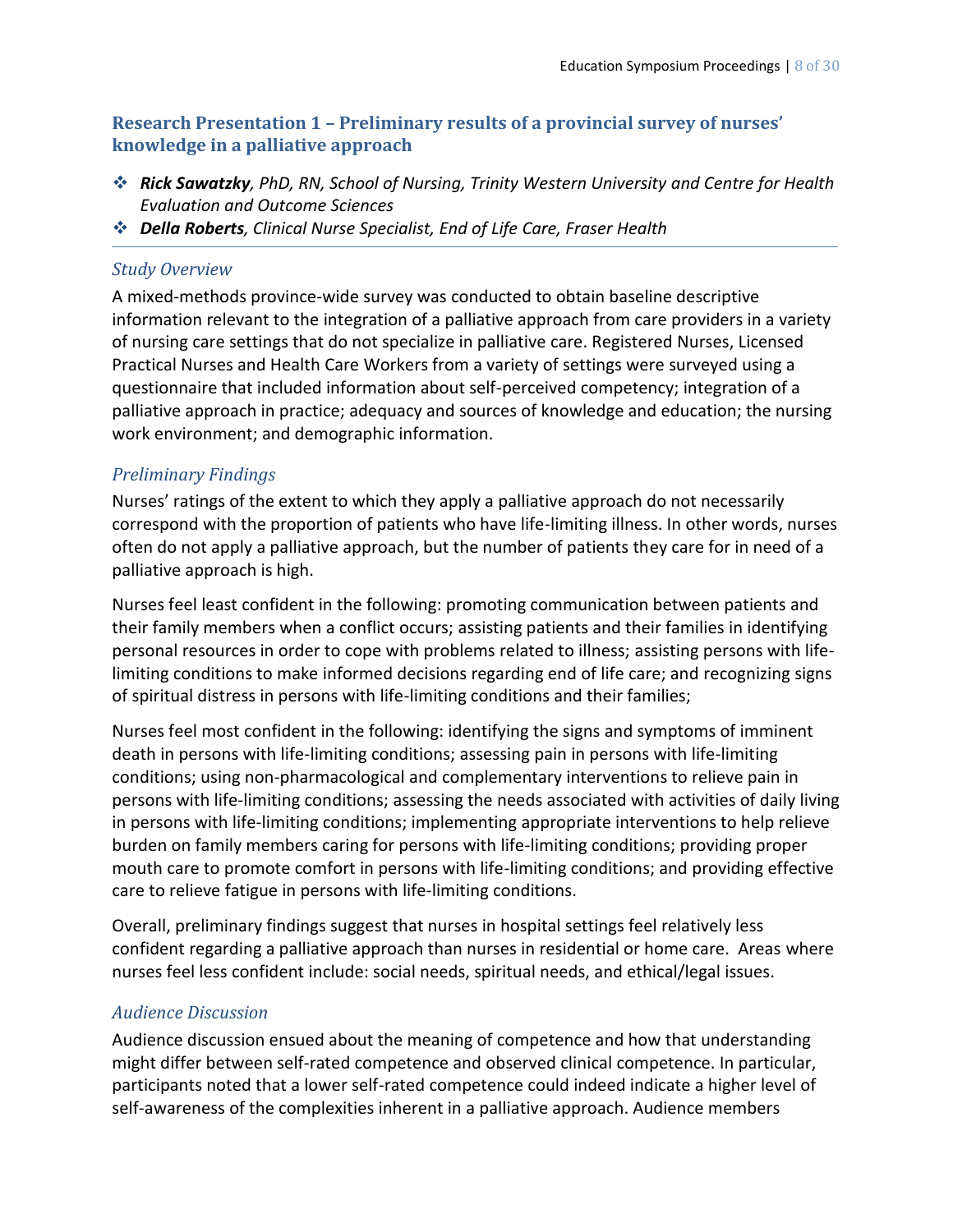suggested that we not assume that competencies that are rated lower necessarily indicate a lack of competence.

#### *Audience Written Responses*

Participants were asked to respond in writing to the following questions. Thirty participants provided written responses.

**(1)** *Preliminary survey results indicate that patient care providers do not consistently apply a palliative approach to people with chronic life-limiting illness, in particular in hospital-based medical units. To what extent is this of concern? What are some possible explanations for this finding?* 

The majority of respondents felt it was a significant concern that nursing care providers surveyed do not consistently apply a palliative approach to people with chronic, life-limiting illness. The most common explanations given by participants were:

- The acute care focus on "healing", "saving", "rescuing", and "fixing" patients to extend life  $(n=7)$ .
- ◆ A lack of time to provide a palliative approach due to staffing shortages and busy workloads  $(n=6)$ .
- Misunderstandings or incongruent understandings of a palliative approach, e.g. if nurses perceive a palliative approach to mean a patient is in their last weeks to days of life. More education may be needed to understand the philosophy of a palliative approach  $(n=6)$ .
- **(2)** *Patient care providers in all sectors feel least capable in dimensions of social needs, spiritual needs, and ethical/legal issues. What factors do you think are contributing to this finding?*

The following factors were suggested as contributing to nurses feeling less capable in meeting social needs, spiritual needs and ethical/legal issues:

- Contexts of care. "The sacred aspects of care are not highly valued in a medically dominated system." Despite being given "lip service" social, spiritual and legal/ethical may not be viewed as "clinical care" within facilities (e.g. the lack of professional development activities related to spiritual care). Real-time practice to develop skill, knowledge and confidence in these dimensions of care may be inhibited by resource/workload issues: lack of funding; staffing shortages; and "Code Purples", which lead to a fast pace of nursing. Thus, with a focus on meeting physical needs, it can be difficult to practice and implement this type of care. Other work environment factors included little support or encouragement to have these conversations, lack of debriefing opportunities and health care providers working in silo's, without team coordination and family involvement. In contrast, in a private setting (e.g. patient's home) it may be easier to know the patient and family beliefs and traditions and thus there may be more willingness to address family dynamics (e.g. conflict). There may also be a perception that "family issues do not belong in public place" such as health care facilities, with less discussions related to "private" issues, such as spirituality (n=22).
- $\cdot$  Other explanations included lack of education (n=14), complexity of care (n=7), individual nurse characteristics (n=5), social norms (n=4), and lack of emotional energy (n=2).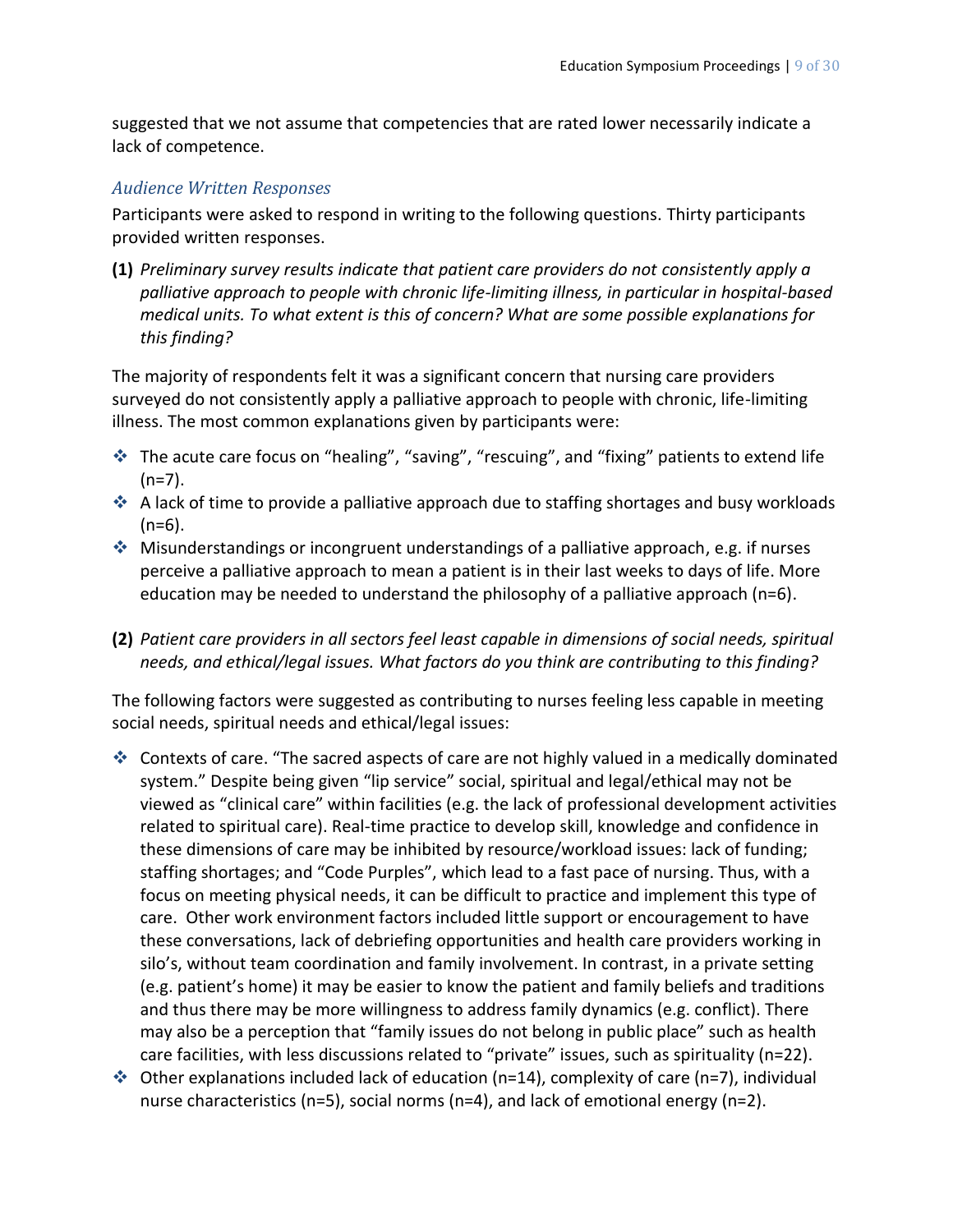#### **Panel 1 – Curricular competencies and scopes of practice**

The focus of panel 1 was to discuss curricular competencies and scopes of practice from the perspectives of various stakeholders in a nursing palliative approach. Panel participants were:

- *Dr. Joyce Black, Education Consultant, College of Registered Nurses of British Columbia (CRNBC)*
- *Darcee Bidgood, iPANEL member, represented the Canadian Hospice Palliative Care Nurses Group on the Canadian Association of Schools of Nursing (CASN) Palliative End of Life (PEOL) Project Task Force 2010-2012*
- *Denice Evanishin, Nursing Practice Advisor, College of Licensed Practical Nurses of British Columbia (CLPNBC)*
- *Barb McLean, Executive Director, Family Caregivers' Network Society*

#### *Questions the panel was asked to respond to:*

- *Do current generalist competencies for each nursing care provider reflect palliative needs in acute care, residential care and home care?*
- *Are there some that should be specialized and how would we address these in areas staffed by generalists?*
- *Scopes of nursing care differ across scopes of practice and do they reflect the needs of the populations within residential care, acute care and home care, taking into account current care delivery models?*

#### *Dr. Joyce Black, Education Consultant, CRNBC*

Dr. Black provided an overview of CRNBC and its role in regulation of Registered Nurses's (RNs) and Nurse Practitioners (NPs) through creation of entry-level competencies and governance over scopes of practice. CRNBC entry-level competencies regulate generalist practitioners, not specialists. CRNBC Entry-Level Competency # 80 states: "Provides registered nursing care to meet hospice, palliative, or end of life care needs (i.e. pain and symptom control; spiritual support; advocacy; and support for significant others)." However, it is difficult for nursing students to obtain practice experience in palliative and end of life care. There are also other competencies such as communication, critical inquiry, relational practice and cultural safety, engaging clients in decision-making, collaborative practice, ethics, leadership and advocacy, pain prevention and management that support a palliative approach. In the Regulations, the definition of nursing includes palliation of illness and injury and coordination of health services. The Health Professions Act uses a Restricted Activities model of scope of scopes of practice and looks at functions that are deemed to threaten public safety. Within this model there are overlapping scopes that support greater teamwork and inter-professional collaboration. Despite these competencies and scopes of practice that support a palliative approach, student surveys at the end of nursing programs suggest that students may not feel well prepared. However, it is important to ask whether this is because confidence or competence? These are different concepts.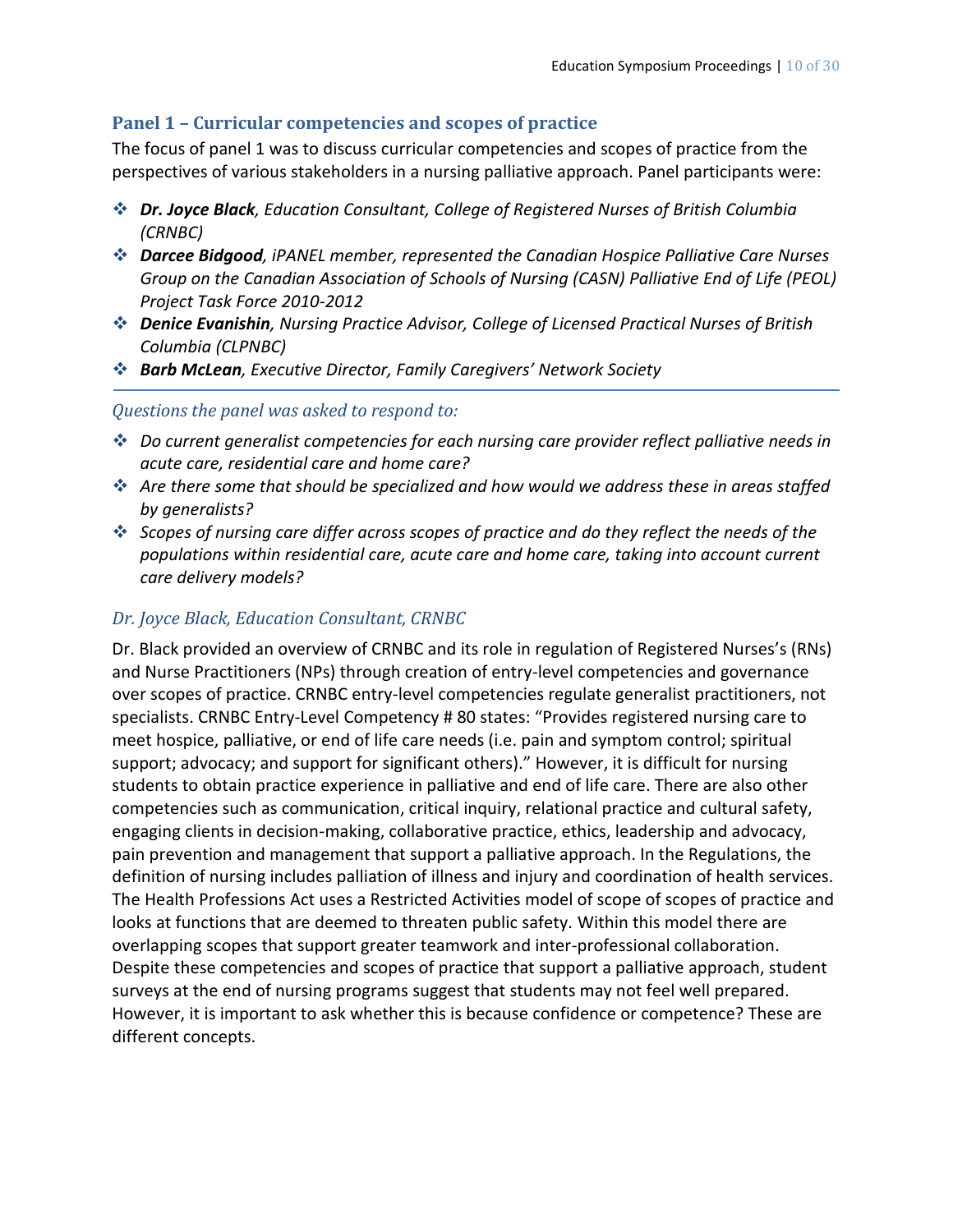## *Darcee Bidgood, iPANEL member, CASN PEOL Project Task Force*

Surveys of 91 schools of nursing in Canada showed a lack of end of life content in curriculum and lack of faculty expertise. Nursing students find clinical experience with death and dying challenging. Entry-level nurses do not feel adequately prepared. There is a need for education related to death, dying, and associated factors. The goal of the project was to ensure that all nurses should be educated to provide palliative and end of life care; all nurses require a basic level of knowledge about death, dying and associated factors. The working group conducted an environmental scan, created drafts of the documents through working groups and evaluated those drafts through symposiums with key stakeholders and individuals in practice. The deliverables from the project included the following:

- ❖ Knowledge tools
	- A Story of Care (available on virtualhospice.ca)
	- Palliative and end of life care environmental scan (available on casn.ca)
	- Story based learning guide (available on casn.ca)
	- Toolkit (available on casn.ca)
- Curriculum models: Three methods of integration are possible: stand-alone courses, integration throughout entire program, or a combination of the two.
- Nine CASN PEOLC Competencies with indicators that have been incorporated into the accreditation process [\(available](http://www.casn.ca/en/Palliative_Care_122/items%20/4.html) on casn.ca).

## *Denice Evanishin, Nursing Practice Advisory, CLPNBC*

The changing landscape of nursing includes the increasing utilization of Licensed Practical Nurses (LPNs). Curricular models are moving to reflect these changes by emphasizing critical thinking, clinical decision-making, leadership, cultural safety, inter-professional education and practice. LPNs generally care for clients with less complexity and more predictable outcomes; however, whether specialist competencies will become part of the framework for LPNs remains to be seen. At this point there are educational programs to assist LPNs attain further education in palliative care. However, with LPNs now working across contexts, including home care, and with the high acuity of clients, more emphasis on a palliative approach would be helpful. Ms. Evanishin concluded by emphasizing that where two or more categories of nurses work together, safe and appropriate care can best be achieved through collaboration and cooperation among nurses, respecting the contributions of each professional.

## *Barb McLean, Executive Director, Family Caregivers' Network Society*

Ms. McLean began by emphasizing the role of family caregivers within end of life care: family caregivers contribute \$25-29 billion dollars if replaced by the lowest home care cost and this will only increase with the aging demographic. There is more weight placed on caregivers than ever before; however, the responsibilities of caregiving are not always matched by the voice given to caregivers in the system. She shared several poignant stories illustrating how caregivers are not included as important partners in care. It is critical that nurses ask the right questions of patients and families: what is working and how can we help? Nurses are experts clinically; caregivers are experts emotionally. The tremendous burden and solution for the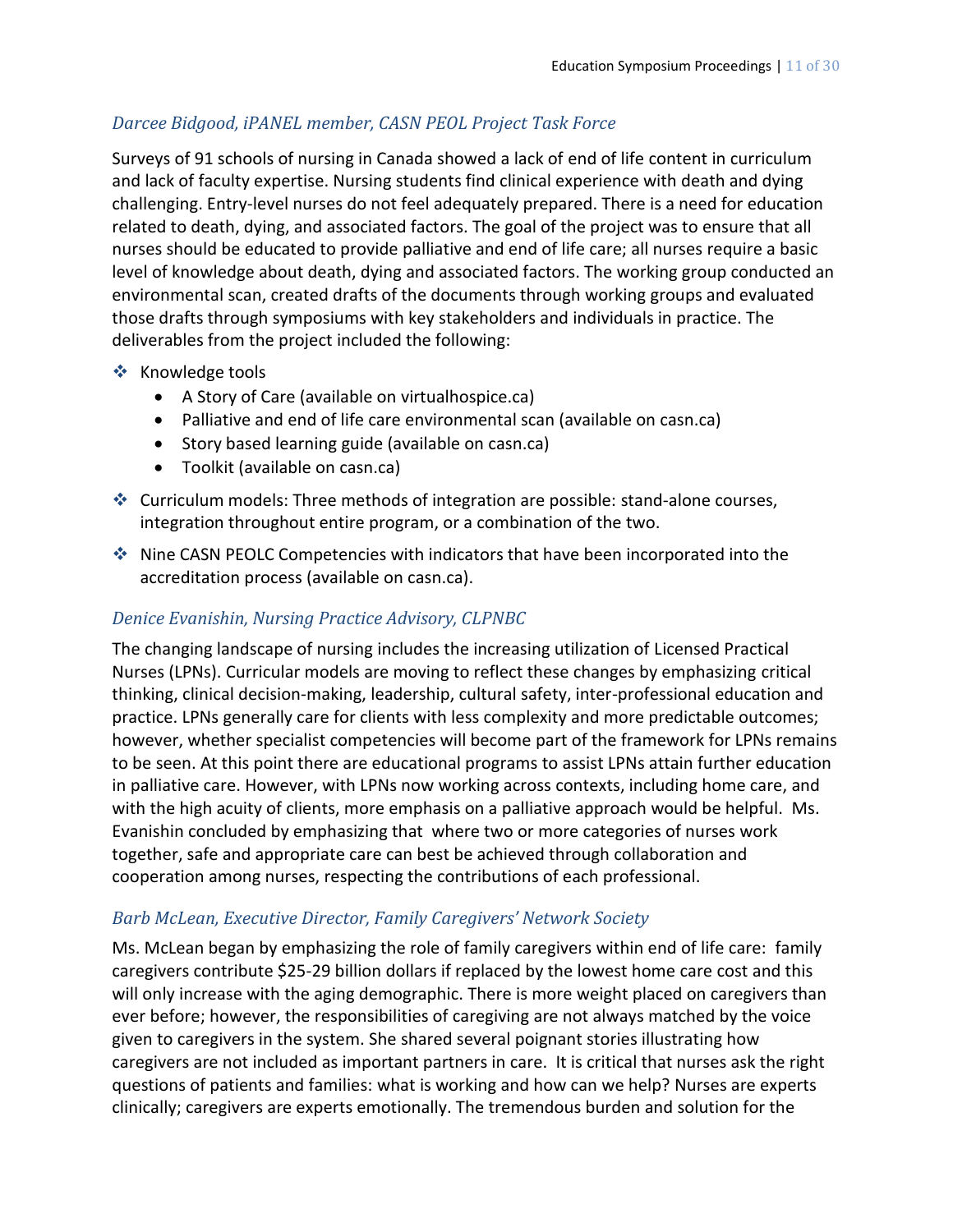future is collaboration. This collaboration should recognize that caregivers too have emotional needs and that they are partners in care. This concept needs to be embedded within nursing curriculum.

#### *Audience Discussion*

The initial comment was a passionate statement of our need to bring palliative care back to the generalist nurse, that we owe it to the public to do this so that they can be cared for in whatever context they are in. "Still nurses say, 'I don't do death.' The public needs better than that." Much of the consequent discussion focused on two distinct areas of nursing care, the physical/tangible which is easily taught, learned and measured and the social/intangible which can be difficult to articulate, difficult to grasp and difficult to measure. In general the physical nursing needs are those in which nurses feel more comfortable and competent. This has been exacerbated by the fact that as a culture, the social aspects of care have not been highly valued. We have exponential growth in knowledge around the more physical aspects of care (e.g. pain management) but we know less about the emotional aspects. Further, it is important to remember that curriculum and competencies are not about the "whole," they are about the small measureable things we can grasp. Maybe we are looking at something different like cultural humility; educators can go beyond the technical aspects of care but the more intangible aspect of care are difficult to explain – these are the 'inarticulate' aspects.

#### *Panel Summary*

Based on the panel presentation and subsequent discussions, written competencies for palliative care nursing have been developed and distributed to schools of nursing across Canada. While these competencies provide guidance to nurse educators there has been little focus on delineating competencies around a palliative approach and differentiating expectations between nurses who specialize in palliative care and those who are generalist nursing care providers. In developing such competencies it is important to consider including patients (as able) and family caregivers in these discussions.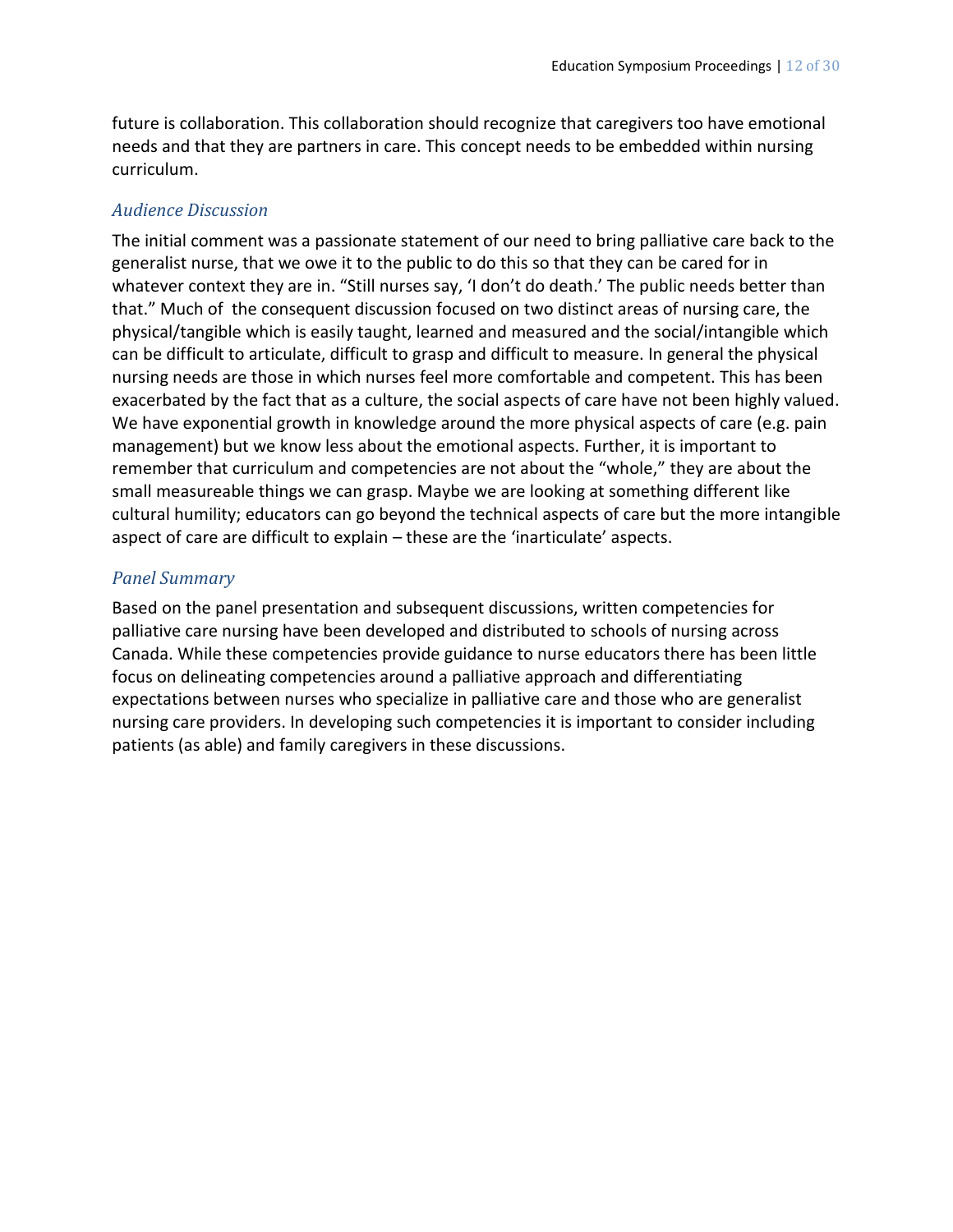## **Research Presentation 2 – Scoping review of best evidence for preparing nurses in palliative care**

- *Investigators: Pesut, B, McLeod, B, Sawatzky, R, Stajduhar, K and Erbacker, L.*
- *Presenter: Lynnelle Erbacker, Research Coordinator, UBC Okanagan*

#### *Study Overview*

To inform evidence for education in a palliative approach, a scoping review was conducted to determine the evidence available to guide curriculum and educational strategies for teaching palliative care to health care professionals. CINAHL, MEDLINE, EMBASE, ERIC, and AGELINE were searched using database specific terms related to palliative care and education. Articles were included if: they were empirical studies or program evaluations with clear outcome criteria; published between 2001 and 2011; written in English; and had palliative education as the primary focus of the study.

## *Findings*

Educational foci included general principles of palliative care as well as more specific foci on legal and ethical considerations, spiritual care, cultural awareness, pronouncing death, and advance directives. Teaching strategies were diverse including traditional lectures, group discussions, case studies and less traditional strategies of email education, expert panels and self-reflection. Time frames of the educational initiatives represented in the studies ranged from 1.5 hours to 127 hours over one day to four years. Educational outcomes were measured through self-reports of learning and through a variety of instruments measuring health care provider knowledge, attitudes, ways of being, comfort, and self-efficacy. Research designs tended toward less rigorous approaches making it difficult to evaluate the overall efficacy of the different educational strategies. Although, there is a substantial body of literature evaluating various palliative care educational strategies for health care providers, it is difficult to draw conclusions in light of the tendency toward descriptive designs and the diversity of educational content and delivery strategies. The vast majority of studies indicated positive gains in the outcomes measured.

## *Audience Discussion*

Discussion focused on the limitations of educational research and how difficult it is to get a sense of the learning that occurred in terms of change of care or behaviour. Measuring individual educational attainment without looking at the context within which that knowledge can be enacted fails to appreciate the more contextual aspects of knowledge development.

## *Audience Written Responses*

Participants were asked to respond in writing to the following two questions. Thirty-one participants provided written responses.

**(1)** *Does it surprise you that all education seems to work? Why or why not?*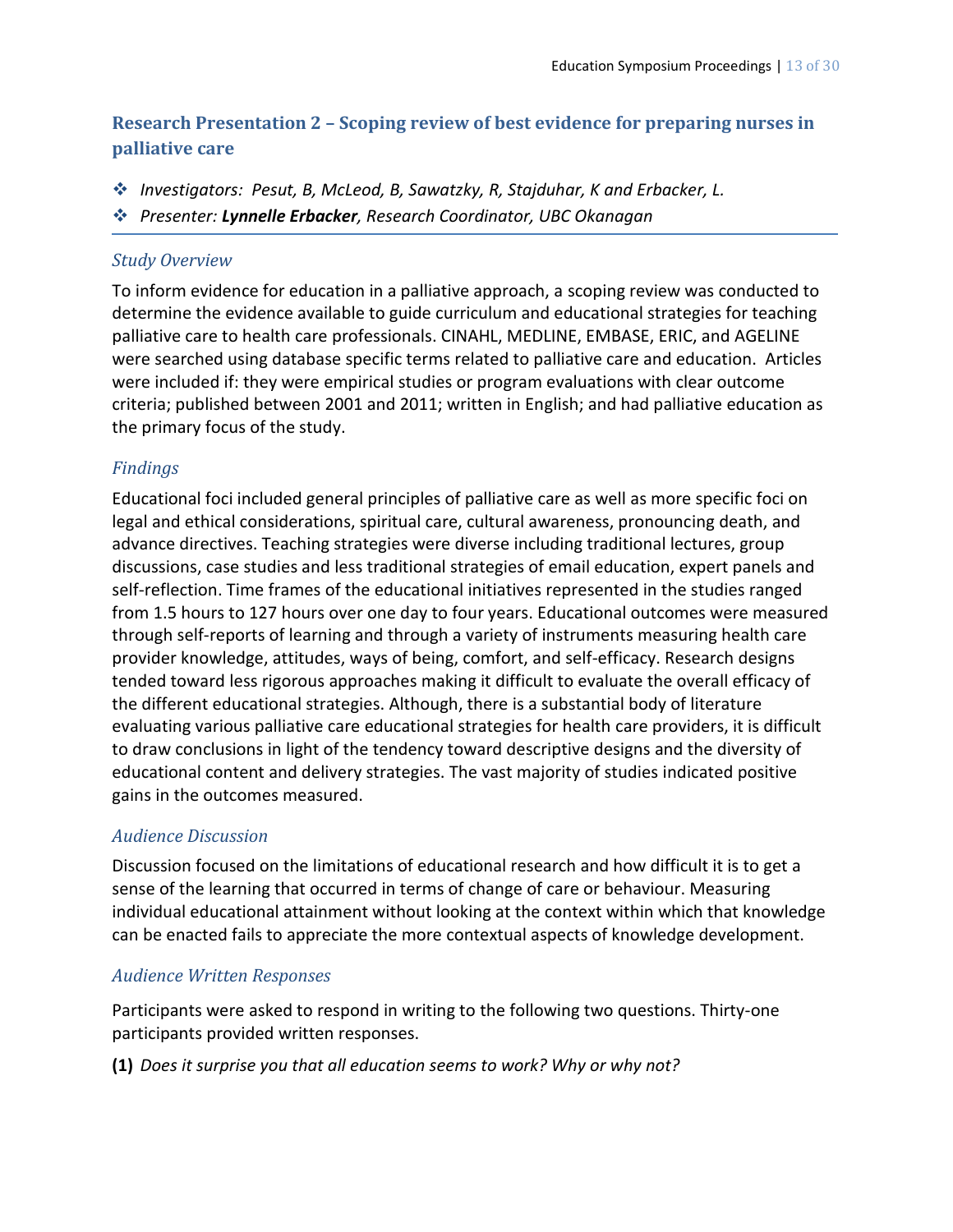- Most participants were not surprised that the preliminary results showed such positive outcomes of the educational intervention. Reasons given included: education results in more knowledge which results in greater skills and confidence resulting in positive outcomes (n=9); the relatively low baseline knowledge that many nurse have means that any education can quickly lead to improvement (n=3); education is relatively intangible to measure which may cause the results to be skewed to the positive.
- **(2)** *Why is it that we seem to have so much education but we still seem to have such large gaps in quality end of life care? Is it education or something else?*
- ◆ When asked why it is that we seem to have so much education but such continuing gaps in quality end of life care most participants spoke of the workplace environment (n=14). The social context of care delivery needs to include supports which encourage nurses to use their increased knowledge. Resources such as appropriate staffing were also noted by several participants to affect gaps in quality end of life care. The workload of caring for an increased number of persons with chronic diseases results in less time to spend with patients, particularly on acute medical floors where nurses may already feel overwhelmed. Good end of life care takes both commitment and energy. One participant stated, "At the system level, it takes time, money, leadership, political will, innovation, opportunity, a legal framework, etc. to pull it all together in a collaborative environment."
- Other reasons provided to explain a disconnect between educational gains and gaps in care included: fear of death (n=6); the fact that knowing does not equal doing (n=6), and personal nurse characteristics (n=5).
- Some questioned the underlying assumption that there is so much education (n=4).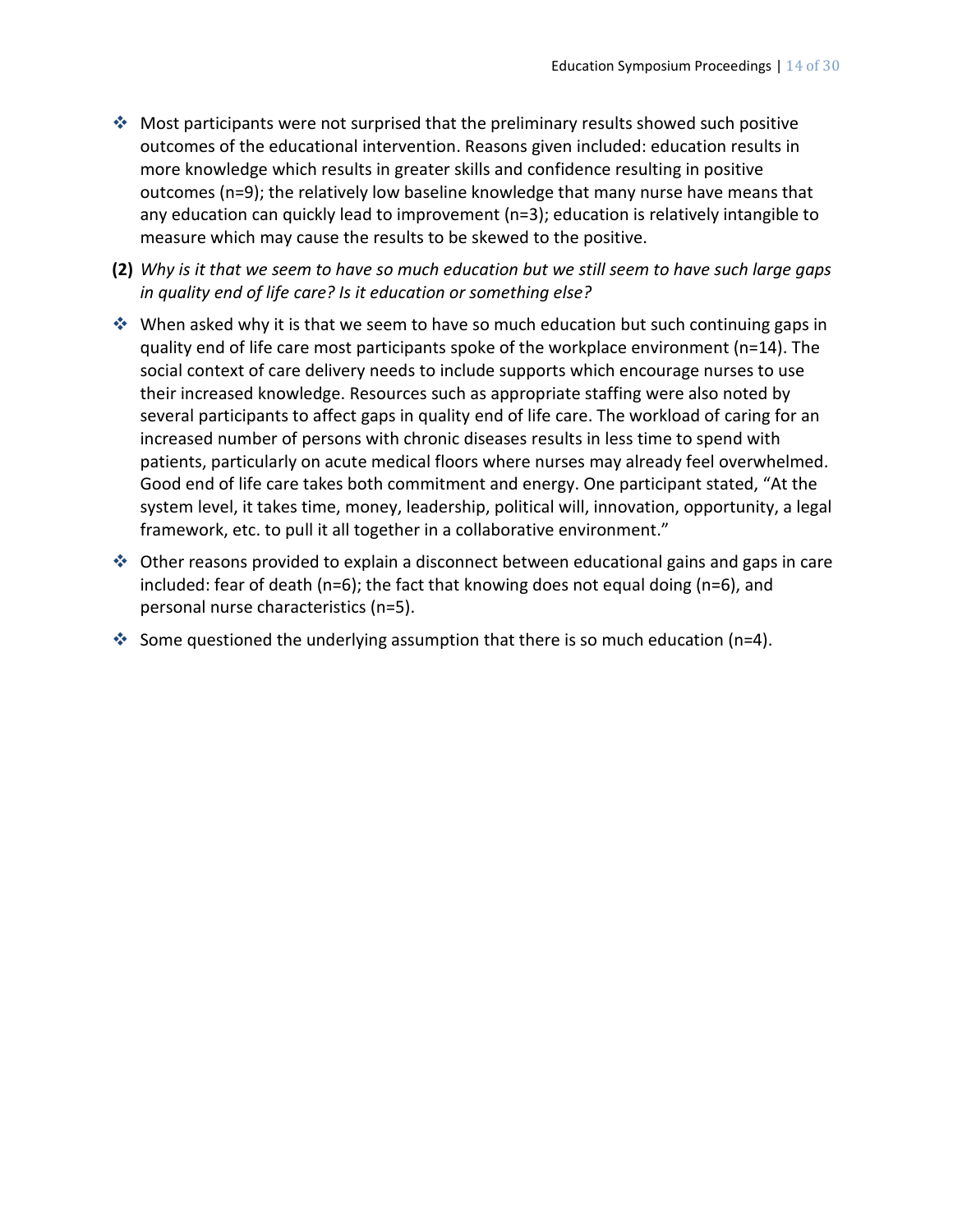#### **Panel 2 – Innovative curricular and clinical education models**

The focus of this panel was to discuss innovative curricular and clinical education models for a palliative approach. Panel participants were:

- *Susan Ross, Nursing Faculty, Thompson Rivers University*
- *Barbara McLeod, Clinical Nurse Specialist End of Life Care, Fraser Health*
- *Pat Porterfield, Palliative Care – Regional Leader, Vancouver Coastal Health*

#### *Susan Ross, Nursing Faculty, Thompson Rivers University*

Ms. Ross described a unique interdisciplinary course she teaches entitled "Death and Dying, Life and Living" at Thompson Rivers University. The incentive for creating this course arose out of a survey she did that showed as little as 1.5% of nursing textbooks addressed end of life care. She also noted a lack of consistency in how this material was presented, and that it was often based on outdated theorists. Ms. Ross described a unique dramatic approach she takes to teaching the course that helps to reveal cultural stereotypes of death. The response from students has been overwhelmingly positive.

## *Barbara McLeod, Clinical Nurse Specialist, End of Life Care, Fraser Health*

Ms. McLeod began by highlighting the importance of altering our understandings about who requires palliative care. Palliative approach is not common language for practicing nurses despite the fact that we are caring for patients with chronic life-limiting illness of whom 80% will not be labeled as palliative and yet will live and die with a heavy symptom burden. This means that we need to deal with palliative care along the trajectory of function and well-being from diagnosis, to de-compensation, to actively dying, and through bereavement. Further, we need to understand the differing clinical courses.

#### *Pat Porterfield, Regional Leader for Palliative Care, Vancouver Coastal Health*

Ms. Porterfield began by bringing to light the inherent differences between palliative care and a palliative approach. Whereas individuals who adopt the label "palliative" generally consider themselves to be dying, those with chronic life-limiting illness often do not see themselves the same way. And even though it is important to bring palliative care upstream to help those with chronic life-limiting illness, we do not yet know how to integrate it into education or practice. To do so we need to address both staff and families. Staff have generally had in-service training on how to improve care for those who are imminently dying – particularly in terms of pain management. Staff receive less education about the trajectories of care within illness. We have suffered from the "Lego approach" to palliative care. That is, we teach the illness experience and then we put the last block of care as end of life when the patient is dying but we do not educate along a continuum. We also need to learn more about how to partner with families and to educate the public more broadly about a palliative approach.

Ms. Porterfield then focused on the various conceptualizations of palliative care within residential care on a continuum of integration. Residential care is a good example because this integration of a palliative approach can also be used for other disease processes. We need to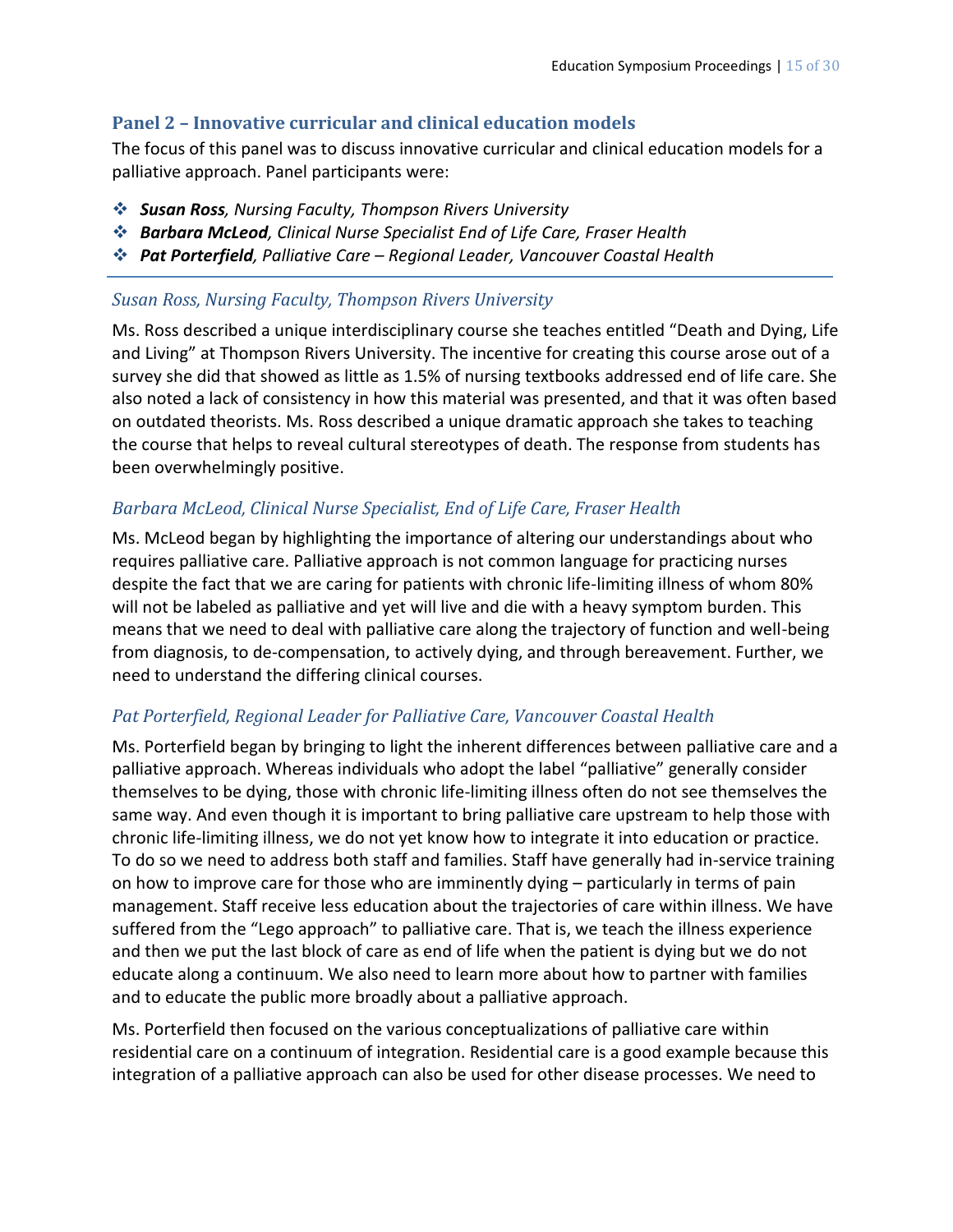look at excellence in disease management and at quality of life more broadly than simply symptom management.

#### *Audience Discussion*

The ensuring discussion revealed some of the difficulties around educating for a palliative approach. The primary point of discussion was around timing and trajectory and the risks of using the palliative language. For example, one participant discussed the risks of introducing advance care planning on admission to residential care. Others discussed the implications of the surprise question: "Would you be surprised if this person died within the next year?" Some found this question to be very helpful, others cautioned that if health care providers are asking this question they should be having similar conversations with the patient themselves - this should not be another "secret that nurses know." And yet, those conversations are difficult if everyone is not in agreement. Several participants indicated that patients and families are the key to good integration of a palliative approach.

One participant question revealed the challenges inherent in using the palliative approach language. If palliative care referrals come within the last 6 months, how do referrals get made for palliative approach? This question highlighted the timing dilemmas between specialized palliative benefits and a palliative approach. Panel respondents clarified that the idea of palliative approach is not to increase specialized palliative referrals but to increase the capacity and competence within the generalist providers. This does not mean that specialized palliative care does not have a role, but specialized care cannot support every person within BC. A palliative approach is simply good care…the right care at the right time in the disease trajectory. Overall, this discussion points to the necessity of having an agreed upon understanding of both a palliative approach and palliative care as the foundation for curricula.

#### *Panel Summary*

What this panel highlighted are the challenges inherent in curricular innovations that seek to embed what has become specialist care back within generalist practice. The contextual factors that shape palliative care more generally have a profound impact on innovative education for a palliative approach. For example, in a climate where the designation of palliative is often determined in accordance with a formal set of procedures that identify a patient and family as eligible for benefits, it may be difficult to conceptualize timing as more fluid. Likewise, when skills and knowledge for nurses have been specialized under the label of palliative, how does one re-embed those within good generalist practice? Innovations suggested by this panel include helping nurses and others to come to terms with their cultural assumptions about death; teaching chronic illness management with a trajectory rather than a Lego approach; and using the momentum of person-centred care to teach it as the right care at the right time.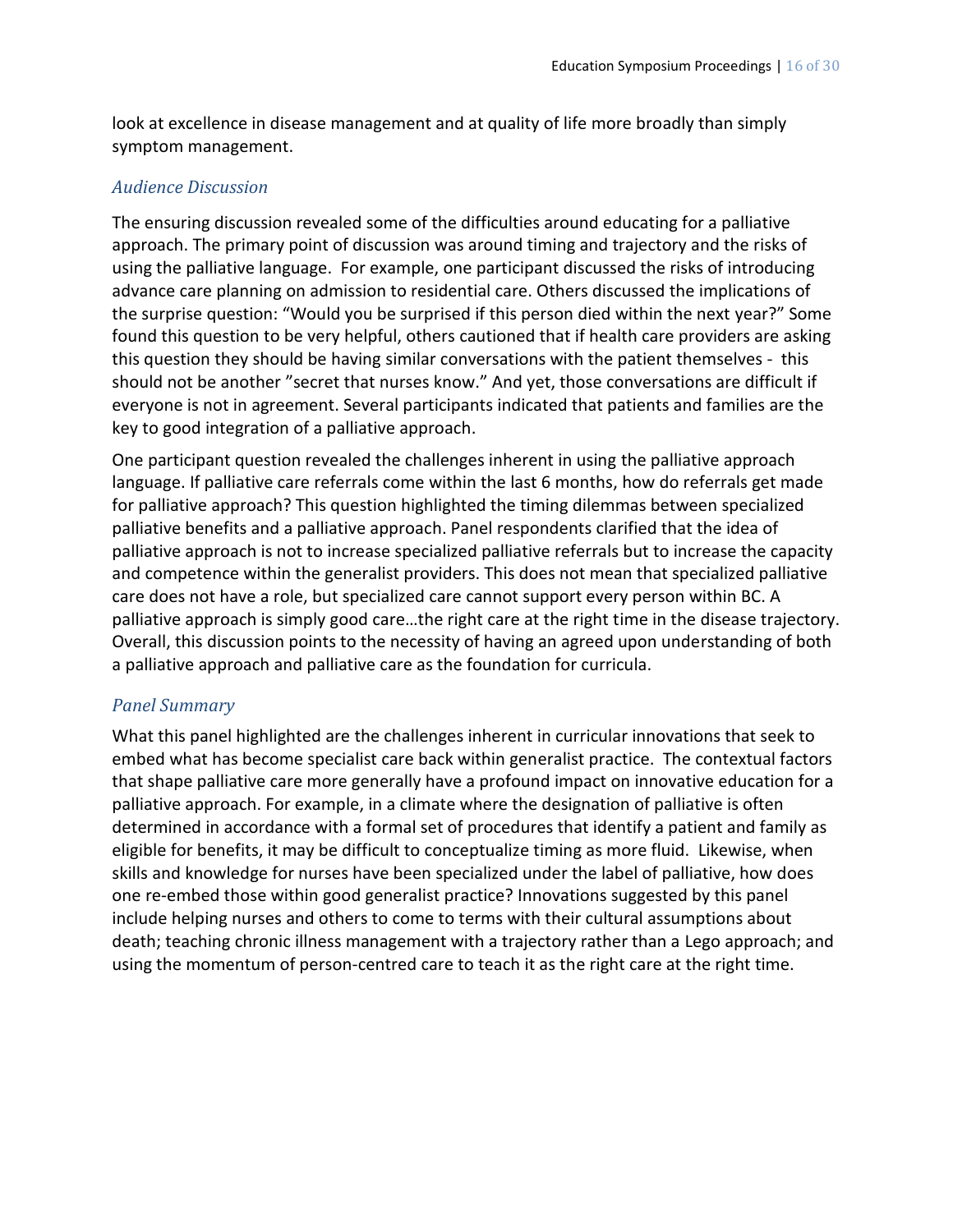## **Research Presentation 3 – Qualitative secondary analysis: What do generalist nurses need to know to provide a palliative approach to care in rural areas?**<sup>3</sup>

- *Investigators: Pesut, B, McLeod, B, Hole, R and Dalhuisen, M.*
- *Presenter: Barbara Pesut, PhD, RN, School of Nursing, University of British Columbia*

#### *Study Overview*

Despite the benefits of specialized palliative services at end of life, many people do not have access to such services, either because they are not identified as dying or because such services are not available. This is particularly true in rural areas where palliative services are often provided within the context of generalist nursing practice. An aging population has led to increasing interest in a palliative approach whereby individuals with life-limiting chronic illness are identified early in the end of life trajectory and provided with the supportive, humanistic principles of palliative care. But what do those principles look like in the absence of specialized services? The purpose of this study was to conduct a secondary analysis of qualitative data gathered from an ethnographic exploration of rural palliative care to better understand a nursing palliative approach within rural contexts. Interviews with 47 rural family care providers and 26 rural nurses were analyzed using the guiding question of: How is a palliative approach enacted in rural areas and what role does it play in meeting the needs of those with life-limiting illness? Data were analyzed using the principles of Interpretive Description.

## *Findings*

 $\overline{a}$ 

Rural contexts had the effect of dialing up the intensity of palliative care. Nurses characterized the rural context as a "pocketland" of services, responsibilities, policies and procedures that required a high degree of specialized knowledge and skills to piece together. Nurses had to do this in the absence of a "dream team" focused on palliative care. Instead a core group of champions provided expertise, services and advocacy – often at high cost to themselves. The sense of ownership illustrated by these champions resulted in a dual role of "professional responsibility and personal accountability" that could lead to a high degree of satisfaction or burden depending upon how they perceived the quality of the care they were able to provide.

Families identified a number of ways that nurses could facilitate their comfort and connection. Nurses who were able to respond in a timely manner respecting the limited amount of time family members had left with their loved one, to facilitate privacy while giving an impression of availability and to provide anticipatory guidance and support were particularly therapeutic. However, in a rural context where nursing workloads may not be structured for a palliative approach, where dual relationships place an inordinate degree of accountability on the nurse, and where there is such a high degree of specialized knowledge the question remains of how to support and prepare nurses.

<sup>3</sup> Pesut, B, McLeod, B, Hole, R, Dalhuisen, M. Rural nursing and quality end-of-life care: palliative care…palliative approach…or somewhere in-between? *ANS Adv Nurs Sci*. 2012;35(4):288-304. doi: 10.1097/ANS. 0b013e31826b8687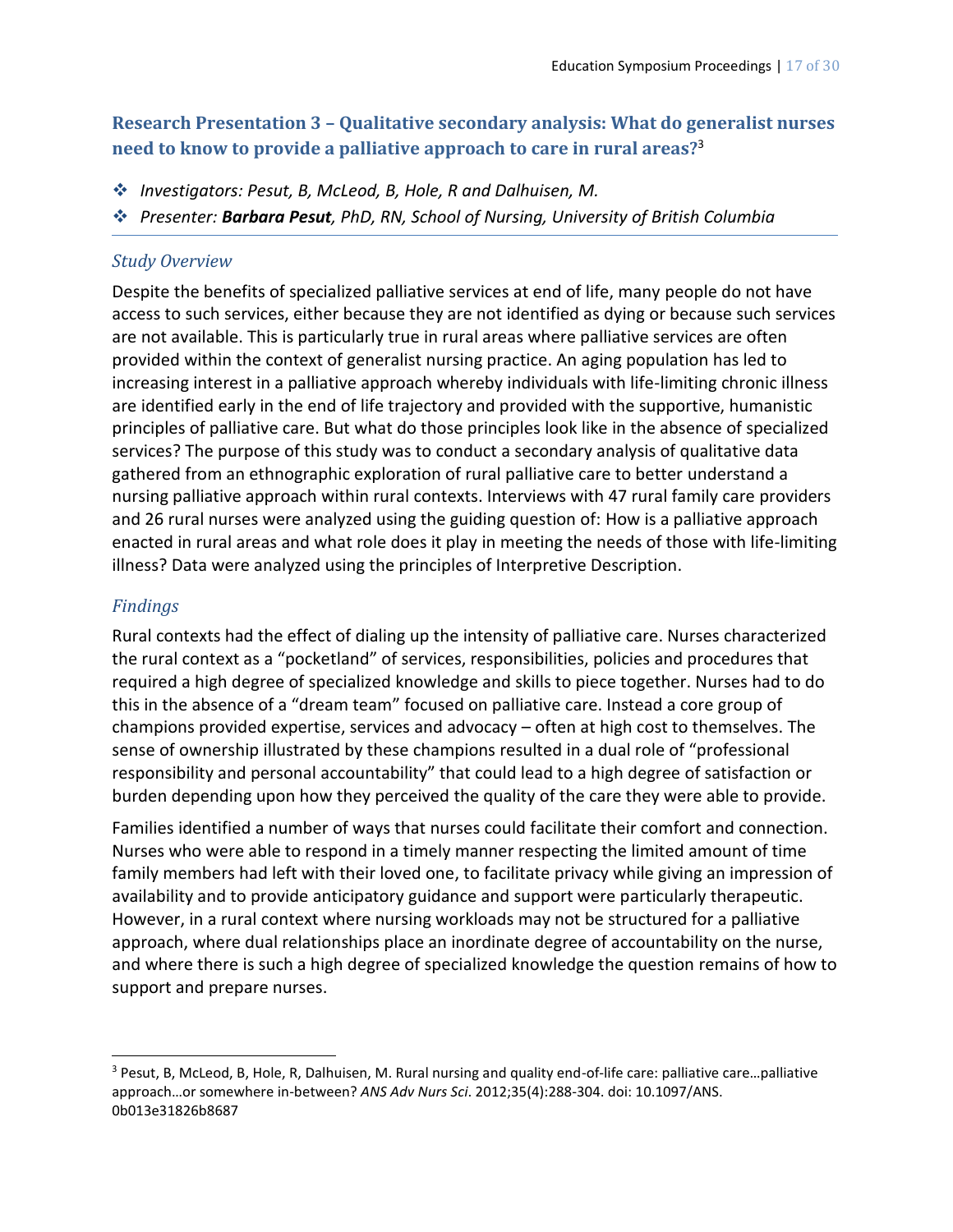#### *Audience Discussion*

Participants spoke of the essential differences between urban and rural nursing, such as the presence of dual-relationships, the necessity of being available off-hours, the distress of lacking resources, and the importance of knowing the contextual social relationships of the community. It was pointed out that palliative care was constructed within the urban model, and that there is much to be learned about the palliative approach from rural nurses' work. "We shouldn't assume models that work in urban areas will be exactly what rural communities need, as well."

#### *Audience Written Responses*

Participants were asked to respond in writing to the following questions. Eighteen participants provided written responses.

- **(1)** *Can we teach nurses the types of relational skills necessary to the rural context, and if so, how should they be taught?*
- $\cdot$  The majority of participants responded that relational skills such as these could indeed be taught through role playing, modeling, mentoring, case studies, and structured learning sessions. Hearing stories from patients and families may also help to facilitate these skills. Important factors must include an explicit valuing of this type of education and recognition of the complexity inherent in these skills. Facilitating the achievement of these skills requires administrative support, an environment where relationship is valued over skills, a desire to learn, and guidelines to facilitate the process. Not all participants felt that these skills could or should be learned through education but rather that they are learned over time and with experience in the system. Further, one participant cautioned that they must come out of nurses' core values otherwise they may be seen as insincere.
- **(2)** *How can we better support community health workers in light of the important role and central role they play in supporting rural family caregivers?*
- Respondents suggested a number of ways to better support community health workers in their practice including further education, better collaboration and more supports. Education included establishing educational competencies in a palliative approach, teaching more theory on chronic disease management and providing ongoing education through a variety of approaches. Collaborative strategies included formally recognizing the importance of the role by including community health workers in staff meetings, providing them with more information about patients, soliciting their advice on care, helping them to better articulate the work they do, and facilitating their communication with family caregivers. Supports included time to provide proper palliative care; networks (online interactive tools, social media) to build communities of practice; mentored experiences; opportunities to debrief; and tools to communicate with the health care team and to assess, teach and support family caregivers.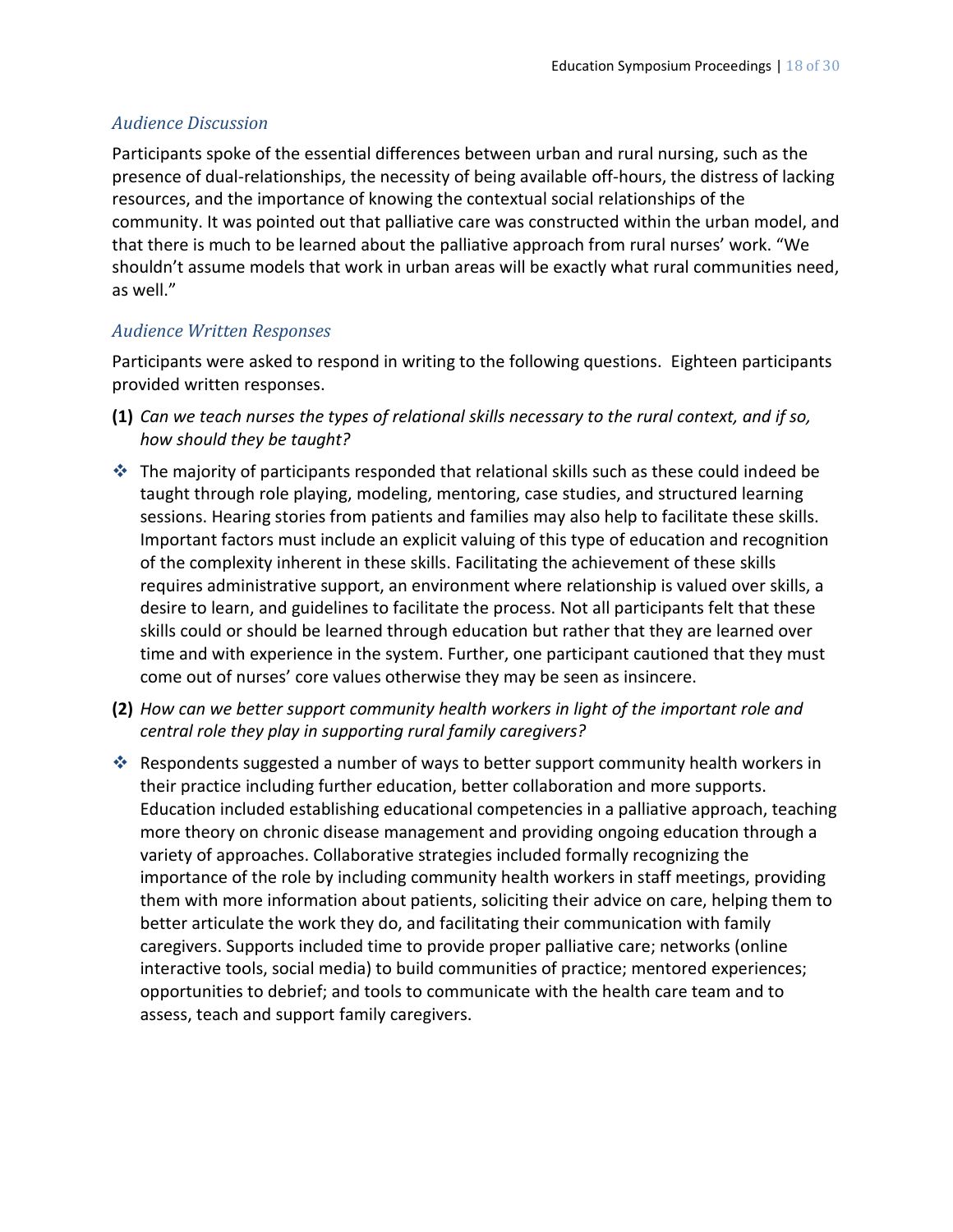#### **Panel 3 – Nursing scopes of practice and barriers to care**

This panel was invited to emphasize some of the unique aspects of a palliative approach within rural settings from a variety of perspectives. Panel members were:

- *Donna Mendel, Acting Chief of Professional Practice and Nursing, Interior Health*
- *Teresa Nutini, Nurse and rural family caregiver*
- *Gail Potter, Nursing Faculty, Selkirk College, Palliative Educator*
- *Tammy McLean, Nursing Faculty, Selkirk College, Palliative Educator*

#### *Donna Mendel, Acting Chief of Professional Practice and Nursing, Interior Health*

Ms. Mendel described two distinct barriers to enacting a palliative approach in practice: the health system and the mental models existing in practice and administration. A health system that is "task-focused" generates nurses who deal with increased workloads by focusing on tasks. Consequently these conversations around a palliative approach do not always occur. Also, acute care environments are not set up to have conversations like this because of the lack of privacy (e.g. hallway patients), the increasing paperwork, and the complicated palliative benefits programs that nurses must learn and navigate. In addition, the medical model adopted by so many nurses suggests that a palliative approach is not their role; they "don't deal with the dying." Nurses carry two fears about identifying individuals as dying. The first is that no further care will be provided. The second is that they will not have the knowledge to provide the appropriate care.

Scopes of practice among nursing care providers may also become barriers to a palliative approach if decision makers are focusing on tasks rather than the more complex aspects of care. The most important question around scopes of practice should always be, "What are the needs of this population?" An aging population indicates that a palliative approach is essential and so we need to think more carefully about the needs required of a palliative approach and which nursing care provider can best meet those needs.

#### *Teresa Nutini, nurse and rural family caregiver*

It was Ms. Nutini's 30 years of nursing experience that helped guide her through being the primary caregiver for her father during his palliative course. She told a compelling story of her father's illness and the skills and knowledge required of family caregivers in a rural context. Because of her nursing expertise she was able to draw upon a variety of supports. But one day her father asked, "What would I have done without you and what would other people do if they didn't know the system?" This is the essence of the dilemma of rural family caregivers. Furthermore, typically family crises arise in the evening and night when there are no supports to call on. There is a need for more supports for rural family caregivers so that they can do their job well.

## *Gail Potter, Faculty, Selkirk College, Palliative Educator Tammy McLean, Faculty, Selkirk College, Palliative Educator*

Ms. Potter and Ms. McLean provided an overview of barriers and solutions to a palliative approach in rural contexts: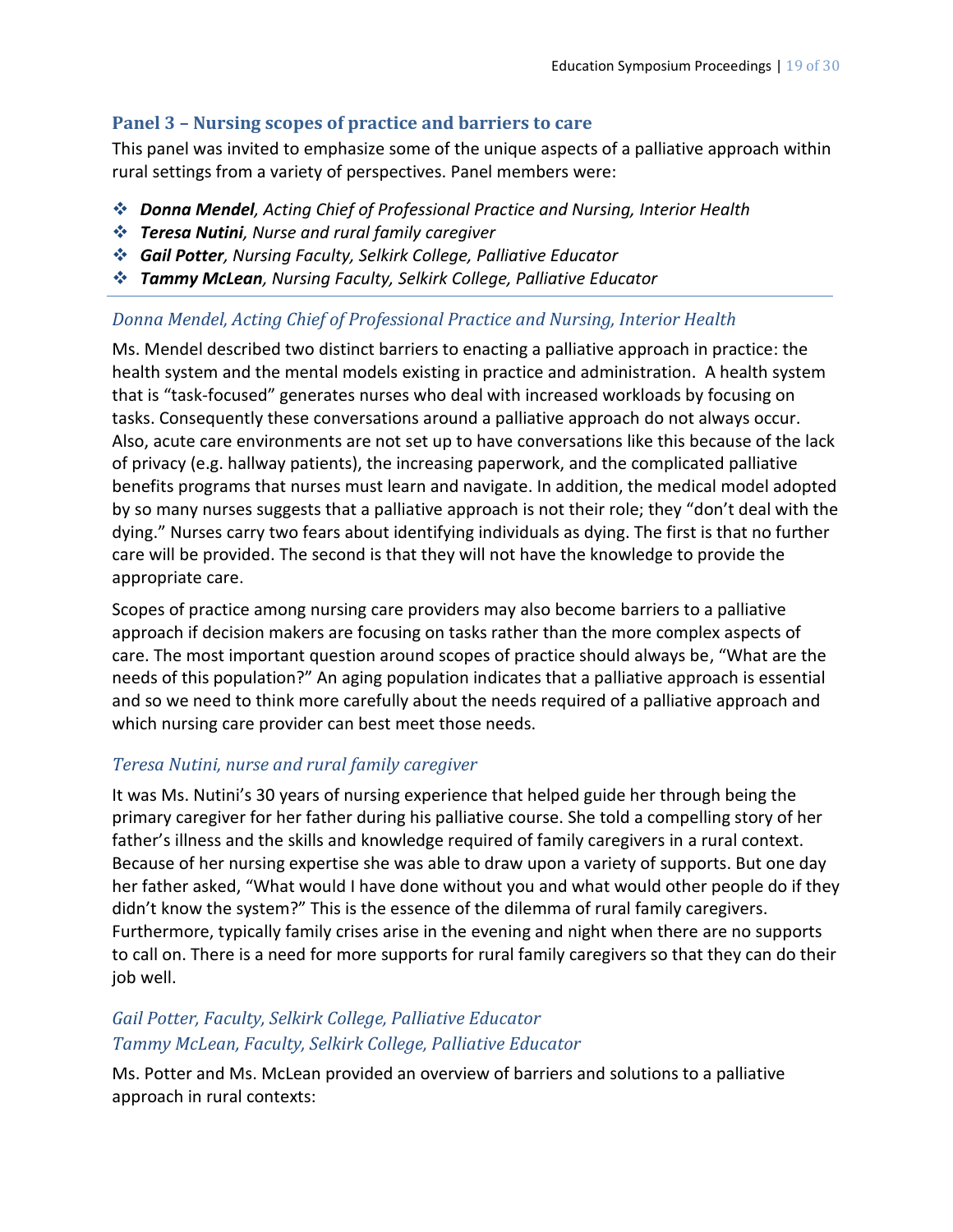- Poor communication between providers because of limited information during patient transfers, insufficient home nursing care hours, lack of traveling charts, and different language (e.g. Palliative Performance Scale vs. Edmonton Symptom Assessment Scale)*.*  Common nursing care provider tools need to be developed.
- A lack of clarity around roles between the RN and LPN within acute care contexts. Specific guidelines around responsibilities need to be developed.
- $\cdot$  Nurses may be protective of their palliative patients and so may not be as willing to share information with others. There is a need for self-reflection and a team leader to enable a collaborative approach.
- Mentorship opportunities for younger nurses are not available, in part because of reluctance of senior nurses. There needs to be greater recognition of Standards of Practice and individual/institutional responsibilities to mentor.
- In rural areas there is no central intake for patients with life-limiting illness, no interprofessional rounds; no upstream identification. A palliative registry and coordinator of services and advanced care planning in all settings would help.
- Physicians may have less experience/knowledge than nurses and this may set up challenging encounters for nurses. Nurses need skills to enable them to navigate these situations better.
- Physicians may be reluctant to leave orders with "ranges" for nurses treating symptoms. Preprinted orders for physicians and education for nurses in using those orders would help.
- $\cdot$  There may be little agreement among caregivers about who is living with a life-limiting illness because of poor prognostication and sharing of information. The use of standardized prognostication tools and team consultation would help.
- Rural nurses require specialized knowledge of how to treat the symptoms of life-limiting illness. For example, patients with congestive heart failure average 6.7 symptoms per patient (dyspnea, fatigue, pain, nausea, anxiety, depression, confusion)*.* More specialized palliative care knowledge is required for rural nurses.

These presenters concluded with questions to consider:

- *Do nurses actually see and discuss the palliative competencies in Scopes of Practice during their training?*
- *Do nurses get any inter-professional training to be able to work with one another effectively?*
- *Do nurses really have the daily opportunity to share and contribute to care planning?*
- *What do nurses do with their moral distress if palliative care is not done well and patients suffer?*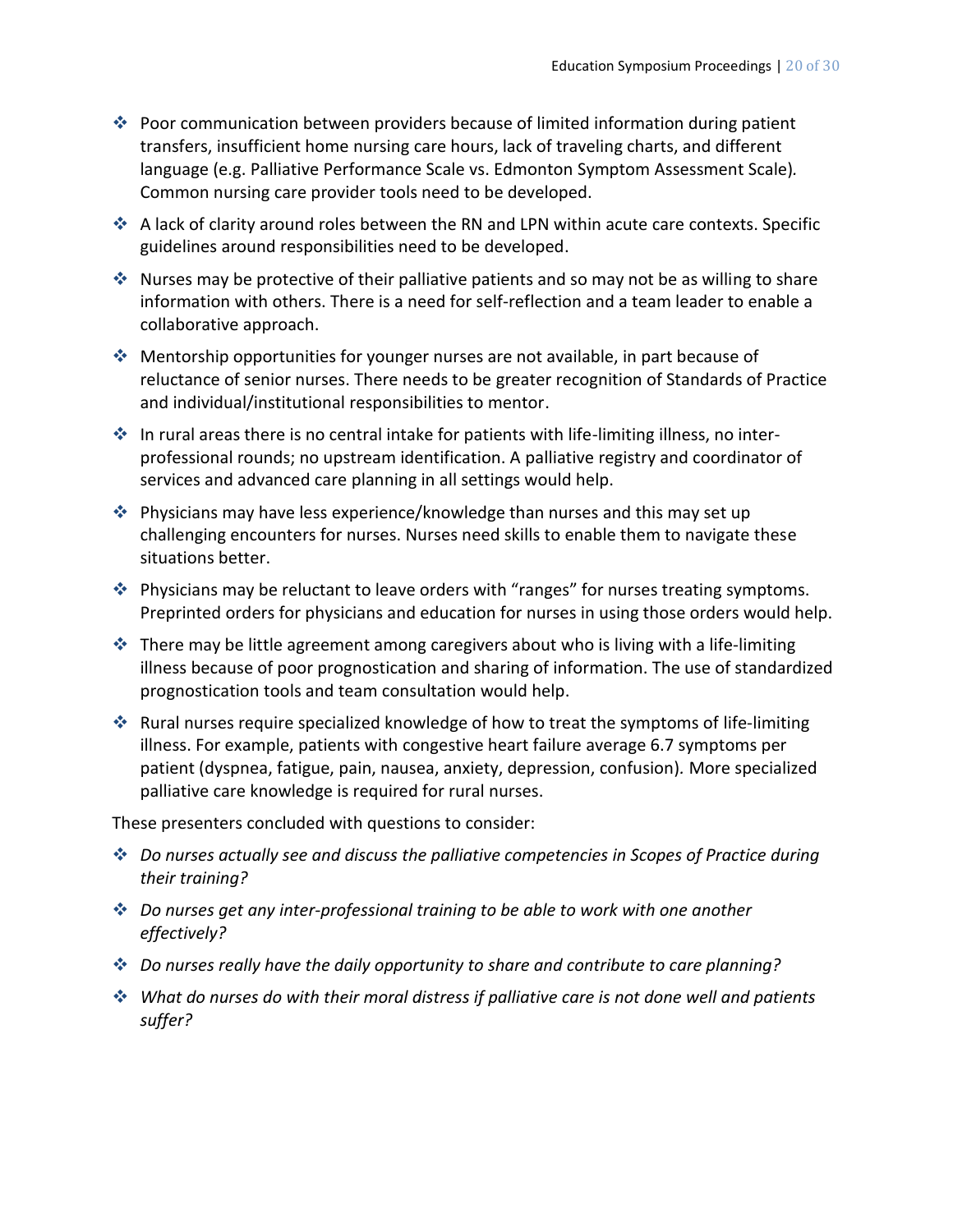#### *Audience Discussion*

Discussion surrounded the challenges of language and communication. Conversations between health care providers and patients surrounding goals of care are necessary but difficult. Health care providers are waiting to be asked by family, while family are waiting to be cued from health care providers. The word "palliative" is particularly problematic. The term is convenient for health care providers but we need to think about language that is useful to patients and families. We must start with thoughtful and compassionate phrasing. It is not about standardizing language but about having compassionate care. It is not just end of life care but a philosophical approach of how we deal with end of life.

#### *Panel Summary*

This panel highlighted the need to adapt a palliative approach to the context and to ensure that appropriate supports are in place for a palliative approach. Ms. Mendel spoke to the need to provide a supportive environment for nurses to have those difficult conversations around end of life. Ms. Nutini spoke to the importance of supporting and educating rural family caregivers so that they can do their job well. Ms. Potter and Ms. McLean spoke to the unique factors of rural nurses that bring an added layer of complexity to a palliative approach to care.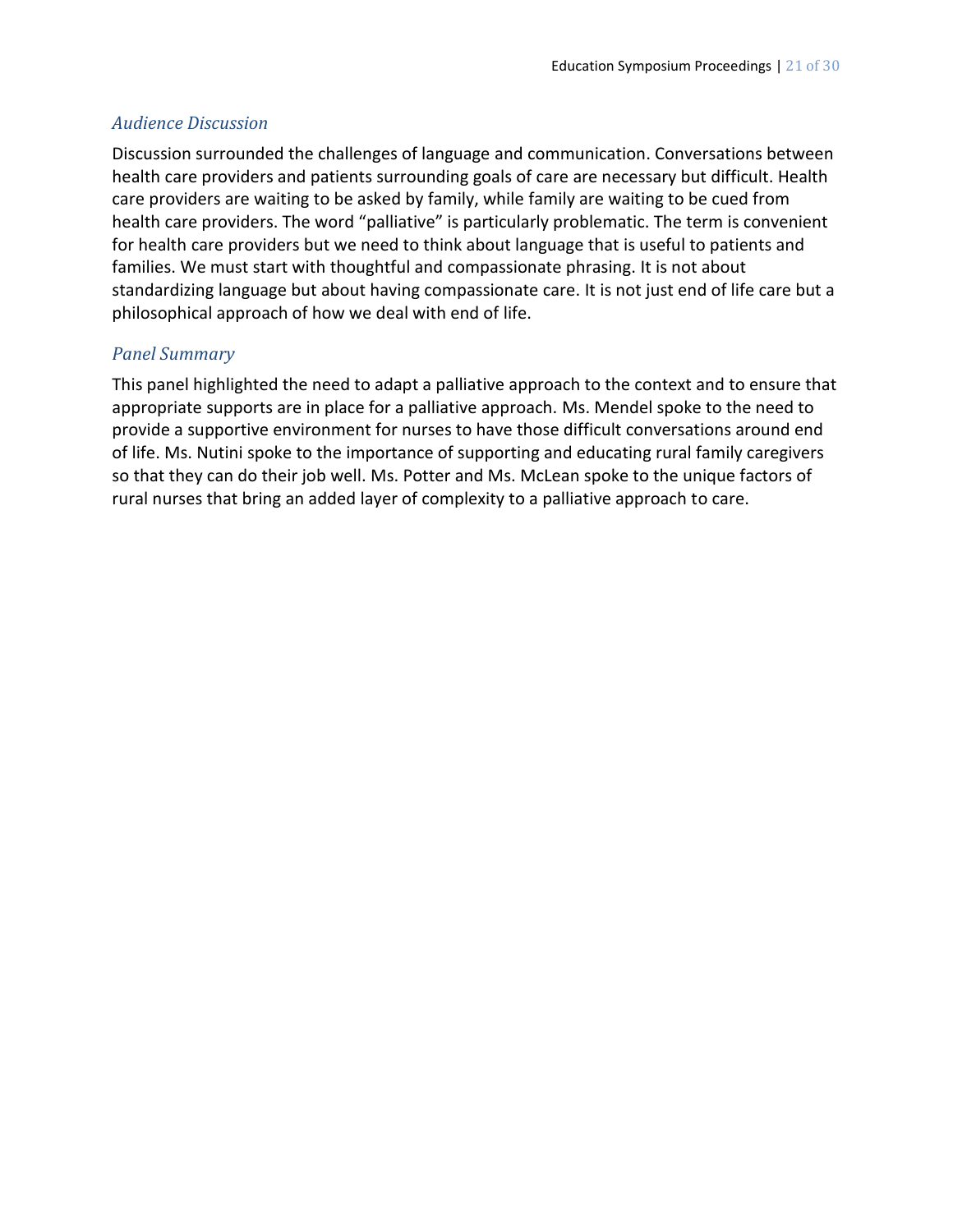#### **Research Presentation 4 – Translating a palliative approach at the bedside**

- *Kelli Stajduhar, PhD, RN, School of Nursing, Centre for Aging, University of Victoria*
- *Gweneth Doane, PhD, RN, School of Nursing, University of Victoria*

#### *Study Overview*

Building upon previous work with family caregivers that indicated significant gaps in institutional care of the dying, the purpose of this participatory action study was to support nurses and other health professionals to provide a palliative approach to care in acute medicine and residential care. The study involved three phases. In Phase 1 interviews were conducted with nursing staff, allied health professionals, doctors, educators and clinical leaders in medicine and residential care. In Phase 2 interventions were developed collaboratively to enhance practice. These interventions were then evaluated in Phase 3.

## *Emerging Findings*

Contextual factors that influence the provision of a palliative approach include: time pressures, bureaucracy, communication breakdowns, inappropriate orders, role conflict, and staff inexperience. Nurses have a tendency to view palliative care as a place where people go to die and are cared for by health care providers who specialize in palliative care. This belief tends to ignore the reality that people die everywhere in the health system and that nurses have a key role to play. In addition, there are often conflicting perspectives between health care providers of who should receive a palliative approach and what care is ideal within that approach. Some nurses carry the belief that where they work is the worst place to die resulting in a sense of moral distress.

The implications for learning are significant. Translating a palliative approach at the bedside is not simply a matter of more knowledge and requires learning for everyone involved. Both technical and adaptive knowledge is required. Adaptive knowledge is characterized by being willing to step into that gap between the real and the ideal and living with the complexity that exists in that space. It involves integrating different types of knowledge uniquely adapted to that situation. This means that the practitioners at the bedside are literally the ones brokering this knowledge and we must learn from them.

## *Audience Discussion*

Two important points arose in the audience discussion. The first concerned hierarchies in knowledge and how often health care providers are characterized as the "knowers" while family caregivers are characterized as the "unknowers." We need to find a way to incorporate family knowing into this paradigm. The second concerned how important it is to attach the idea of a palliative approach to other emerging developments in health care such as patientcentered care or relational practice so that the idea can gain better traction.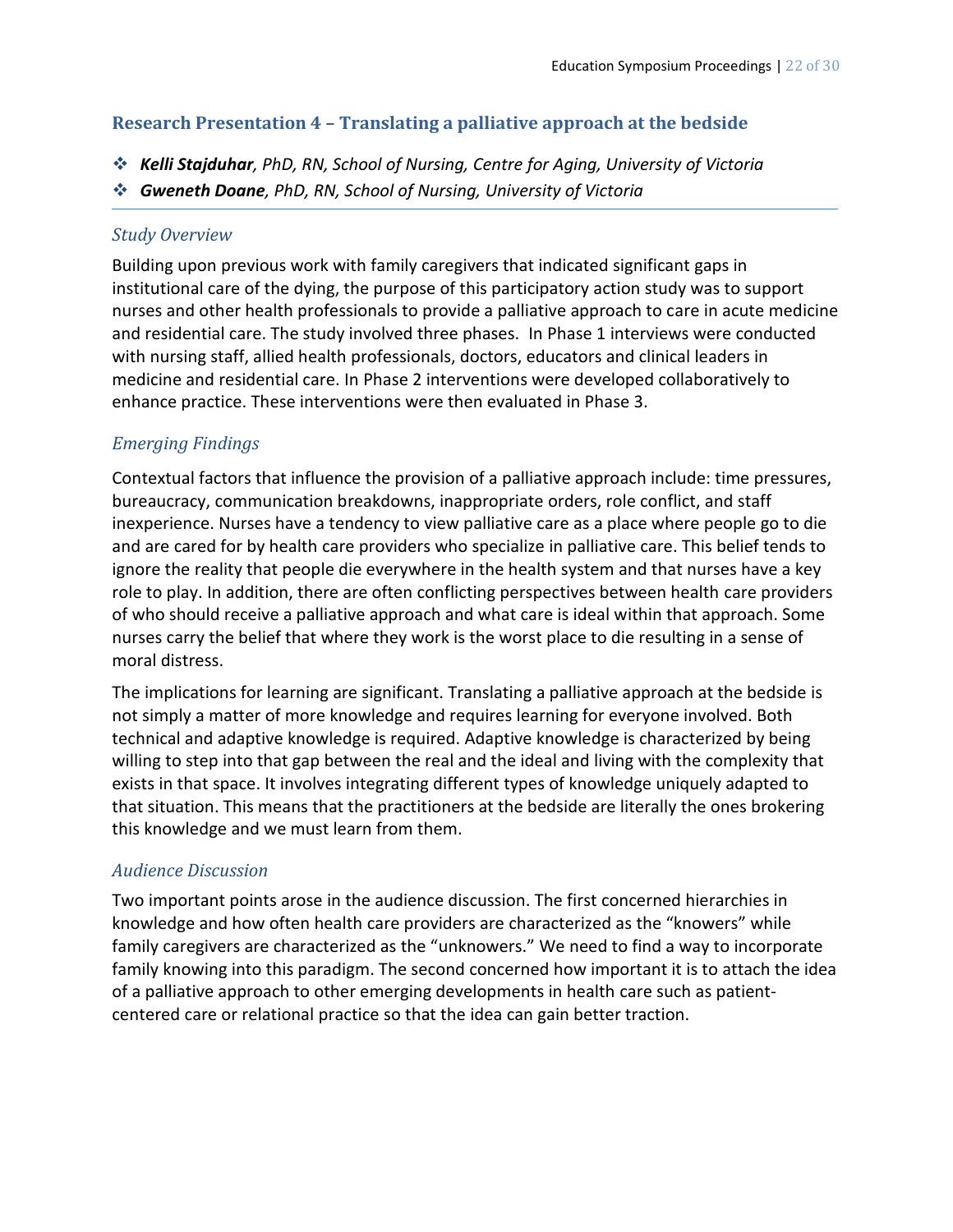#### *Audience Written Responses*

Participants were asked to respond to the following questions. Fifteen participants provided written responses.

- **(1)** *What are the adaptive learning challenges that need addressing?*
- Adaptive challenges included the following: learning to share our knowledge with one another in ways that provide important knowledge in a way that is both usable and understandable; having a common language (e.g. around advance care planning) and communication skills that supports a palliative approach; unlearning our ideas around specialized palliative care; appreciating rather than avoiding complexity; and becoming more reflective about our practice.
- **(2)** *What are some potential first steps to address those learning challenges within acute and long term care settings?*
- **Participant suggestions for how to respond to these adaptive challenges included:** 
	- Communication: Communication skills education should be available to health care providers and to patients and families. When communicating with families use a glossary of language at a Grade 6 level without the use of medical acronyms and pay attention to language barriers. Communication "cross-walks" can help communicate across different world views. On a macro-scale, language is critical when communicating a palliative approach to the public – participants note a palliative approach can learn from organ donation programs in raising awareness or can identify with the patient-centered care movement.
	- Collaboration: The relational aspect of communication includes participants' feedback to break down barriers between doctors, nurses, patients and families, with increased communication between this team. Two participants noted the importance of valuing the wisdom of everyone involved (not just the Most Responsible Physician [MRP] or RN) and "sharing" knowledge rather than "owning" knowledge to best determine how each can best "use" the knowledge within their role. Ad hoc and regular meetings with nurses to address emerging issues and provide education are important. The focus needs to be on what is best for patients and families rather than what is best for staff. Often staff with their intimate knowledge of the context and relationship have the creativity to solve situations. We can draw upon their knowledge*.*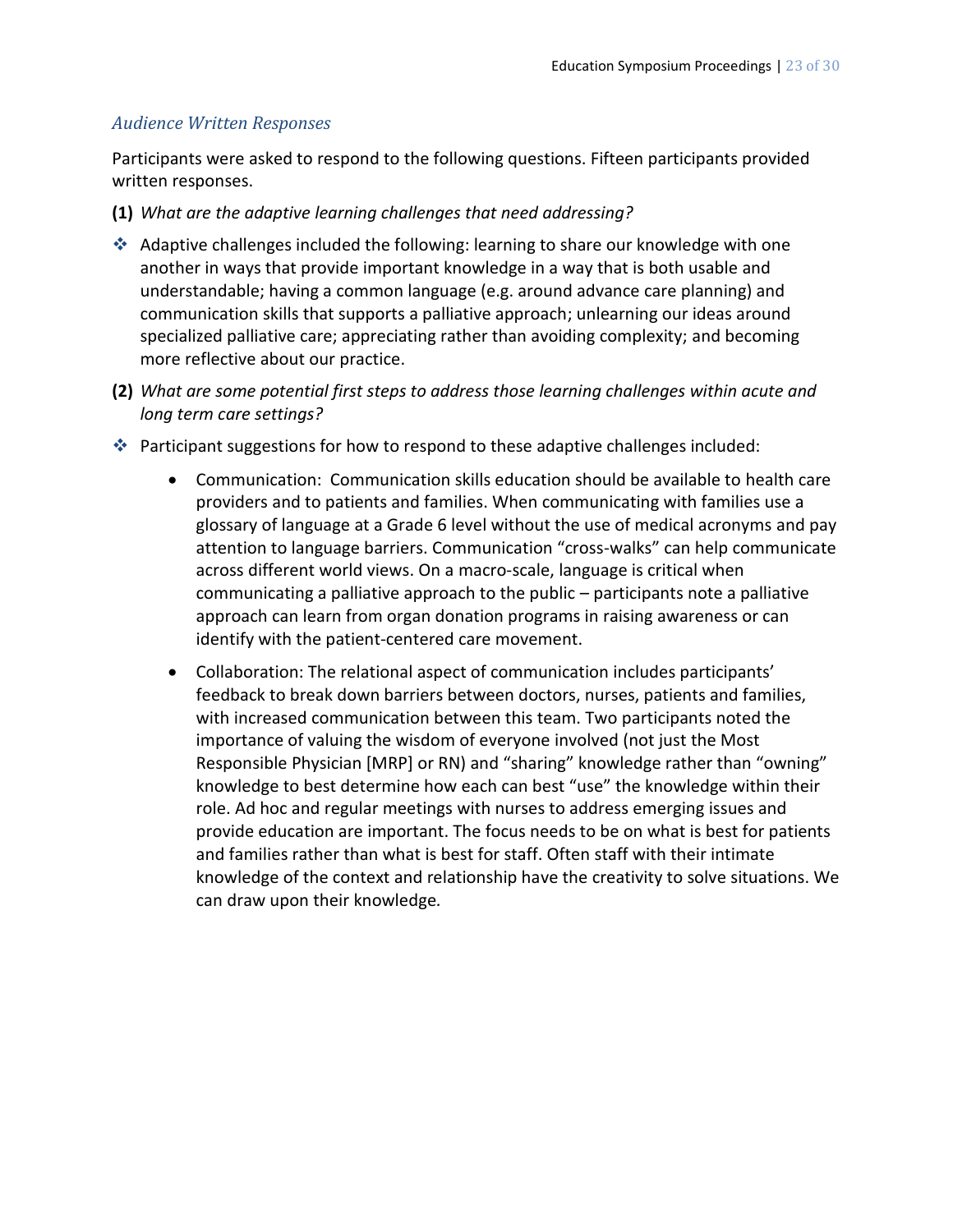#### **Consensus Building Exercise**

The purpose of this consensus building exercise was to have participants discuss the practicalities of enacting palliative approach competencies within generalist nursing contexts. Participants were divided into groups according to their practice contexts of acute, community or residential care and were asked to comment on some of the barriers to the enactment of palliative approach competencies in their practice setting. The following is a compilation of their comments:

- lacking confidence to give patient and family the correct information, and to identify patient needs.
- **Practicality of applying palliative competencies in the acute setting where the focus is on** medical intervention.
- $\triangleq$  Inability to meet family expectations.
- Family physician not fulfilling their role in communication with the family.
- **❖** Lack of knowledge of available resources.
- Not having a Social Worker (or other resources) to help with ethical, legal social needs in rural areas.
- $\cdot$  Lack of time to spend with patients and families to support them.
- $\clubsuit$  Life-limiting illness is not a term that is commonly used.
- Priority given to skills tends to de-emphasize relational practice and the development of communication skills.
- $\cdot$  The approach of the nurse can be a barrier, if they are operating in palliative care mindset, instead of palliative approach. There is a need to embrace the "not knowing" and become competent in context.
- $\cdot$  The changing system and responsibilities surrounding advance care planning can be a barrier and the need to understand your responsibility to stay on top of it.

#### *Summary of Consensus Building Exercise*

We cannot think about educating for a palliative approach without thinking about context. There are multiple barriers both within the system and within our own mental maps that require modification and re-learning. We can teach nurses to consider prognoses and to begin conversations around goals of care but that inevitably provides an entry point into the complex and specialized field of palliative care. Here is where a whole new set of expectations arise for nurses for which they have varying degrees of confidence. In addition, the degree to which they have access to specialized knowledge and care influences the degree of knowledge and confidence they must have themselves.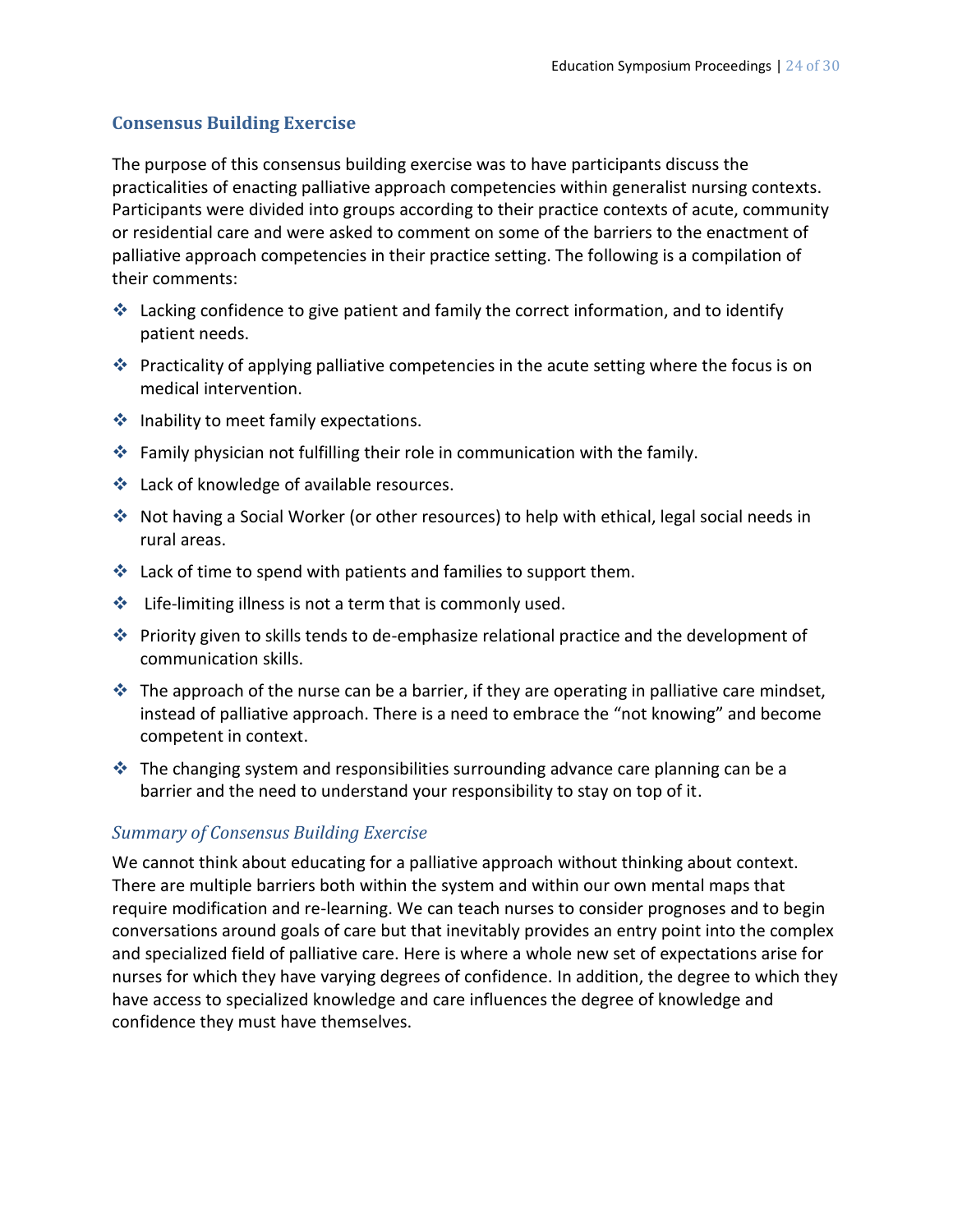#### **Synthesis of the Day**

#### *Deanna Hutchings, Clinical Nurse Specialist, End of Life Care, Vancouver Island Health*

This exercise encouraged participants to pull out some of the threads of what was synthesized and learned over the course of the day. Six questions below were posed to the group and placed on flip charts around the room for people to write their responses.

#### *What was a significant learning?*

- The barrier of language, especially between palliative care and palliative approach. One remarked, "To be more cognizant of our language and assumptions that people in other professions and/or family cultures understand what we are attempting to communicate." This barrier was felt between health care providers and family as well as between different health care providers.
- The importance of the surprise question and how helpful it was for triggering discussions with patients around goals of care.
- *Any 'aha' moments?*
	- Many comments revolved around participants' expanded view and understanding of a "palliative approach." Some aspects were: "excellence in disease management, it begins at the time of diagnosis" and "medical directives are important to discuss early." Others realized that there is a need to look at the two populations separately, those who need palliative care and those who would benefit from a palliative approach.
	- Many commented on the need surrounding family support and the need to think about creative solutions and realistic expectations around end of life care. We need to be more mindful of family education and provide for good health literacy. We prepare families for birth and surgery – we need to do the same for death. There needs to be a "patient and family caregiver voice in everything we do."
- *What have we not learned that we still need to know?*
	- Most comments were focused on the logistics, "What are the costs of going ahead?"; "Is upper management on board?"; "How do we use this information in acute care?" and "How do we incorporate all care settings as well as family care providers in the project?"
- *What did you not learn today from an education/research/policy perspective?*
	- $\bullet$  Is there a one-size fits all approach for palliative approach or do we need to tailor the palliative approach to be gender-sensitive? Do men and women experience palliative care similarly?
	- What does undergraduate education need to look like for a palliative approach?
	- How do we speak easily to clients and families about death and dying?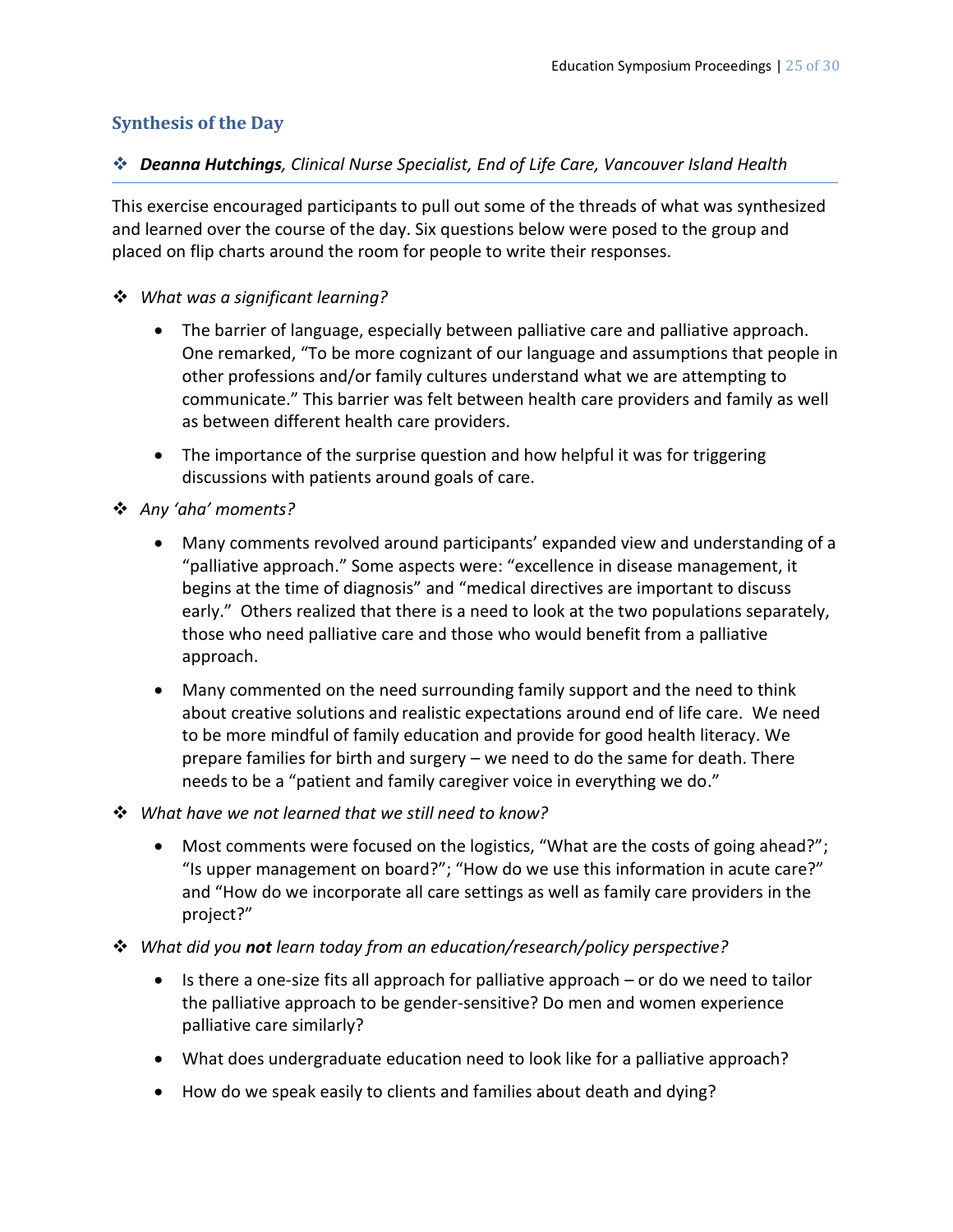- If we are transposing the model of the dementia or chronic disease end-stage management onto the palliative care experience, what should that look like and what are the skills to navigate the uncertainties?
- How do we explore/incorporate cultures/ethnic views and beliefs in a palliative approach?
- How are advance care planning and palliative approach different?
- *In a perfect world, where do we need to go?*
	- Dissemination of the findings from today to the government, to policy makers, to other researchers, to citizens, to differing levels of education, and to physicians.
- *How do we follow up – from what we have learned and gaps?*
	- Continue the connections through webinars and teleconferences, yearly if possible.
	- Create opportunities for nurses to gain expert consultation on palliative care and a palliative approach.
	- Information dissemination to health care professionals and the general public is essential, also to nursing schools, public health, etc.
	- Get the public on side to create demand for health care that incorporates a palliative approach.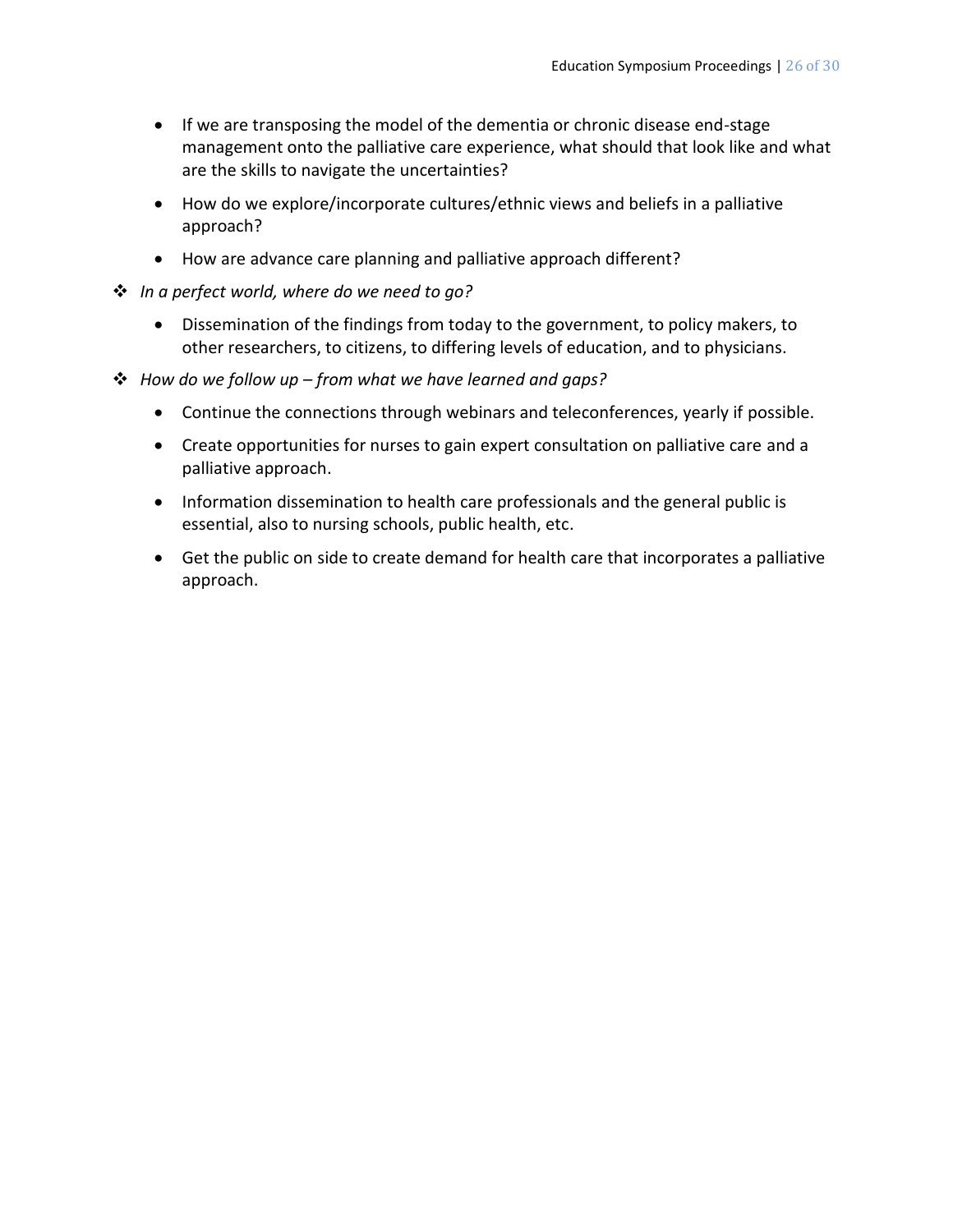## **Symposium Summary and Conclusion**

These notes were analyzed thematically to assist with summarizing the various activities of the day. The following five themes summarize the findings and conclusions of the symposium.

## *Competence and Confidence: Preparation for Care*

Preliminary results from a provincial survey of nurses' self-perceived capability in a palliative approach indicate that nurses in practice perceive themselves as more capable in the physical aspects of care than some of the more intangible psychosocial, spiritual and ethical aspects of care. One of the areas where nurses feel least capable is communicating with families when a conflict occurs: an important finding as it relates to nurses engaging conversations around goals of care. When educating nurses for a palliative approach, it is important to incorporate considerations of both competence and confidence to ensure that nurses feel well prepared.

A substantial body of work has been done to ensure there are competency statements for entry-level practitioners in palliative care within a generalist context. However, typically entrylevel practitioners do not feel confident until they have received clinical experience with this population. Palliative clinical experience is often equated with specialized palliative care units rather than with the many places in which nurses care for those who are dying; this presents a challenge for entry-level competency in a palliative approach.

## *Language and Labels: Concepts for Care*

What is a palliative approach and how does it differ from palliative care? The challenge of conceptualizing these labels was a common theme throughout the day. Some of the most profound learning from the day was a deeper understanding of a palliative approach. How we define these concepts is important from an educational perspective. Education for a palliative approach and palliative care are not discrete bodies of knowledge. The common foundation is recognition of a dying trajectory and conversations around goals of care; the knowledge required to provide high-quality care from that point is fluid and context dependent.

If we teach nurses to recognize those who are on a dying trajectory and to engage conversations around goals of care, then we must also help them to feel confident in supportive care. Further, the knowledge required is shaped by context. The rural nurse who has limited access to palliative experts may require more in-depth knowledge than the urban nurse who has ready access to a multi-disciplinary palliative team.

## *Legos and Rivers: Metaphors for Care*

The specialization of palliative care has left an enduring legacy for a palliative approach across nursing contexts. The Lego approach to care whereby an individual is at some juncture labeled palliative and then specialized palliative nursing comes to bear has allowed some nurses to abdicate their responsibilities for supportive care of the dying. This is not to be construed as intentional neglect, but rather as a socialized model of care that delegates care of the dying to those that are perceived to be best prepared, and hence most competent, to provide high quality-care. What is required is a reclaiming of care of the dying at the basic level of preparation for every nurse. The river metaphor directs us to go upstream to educate about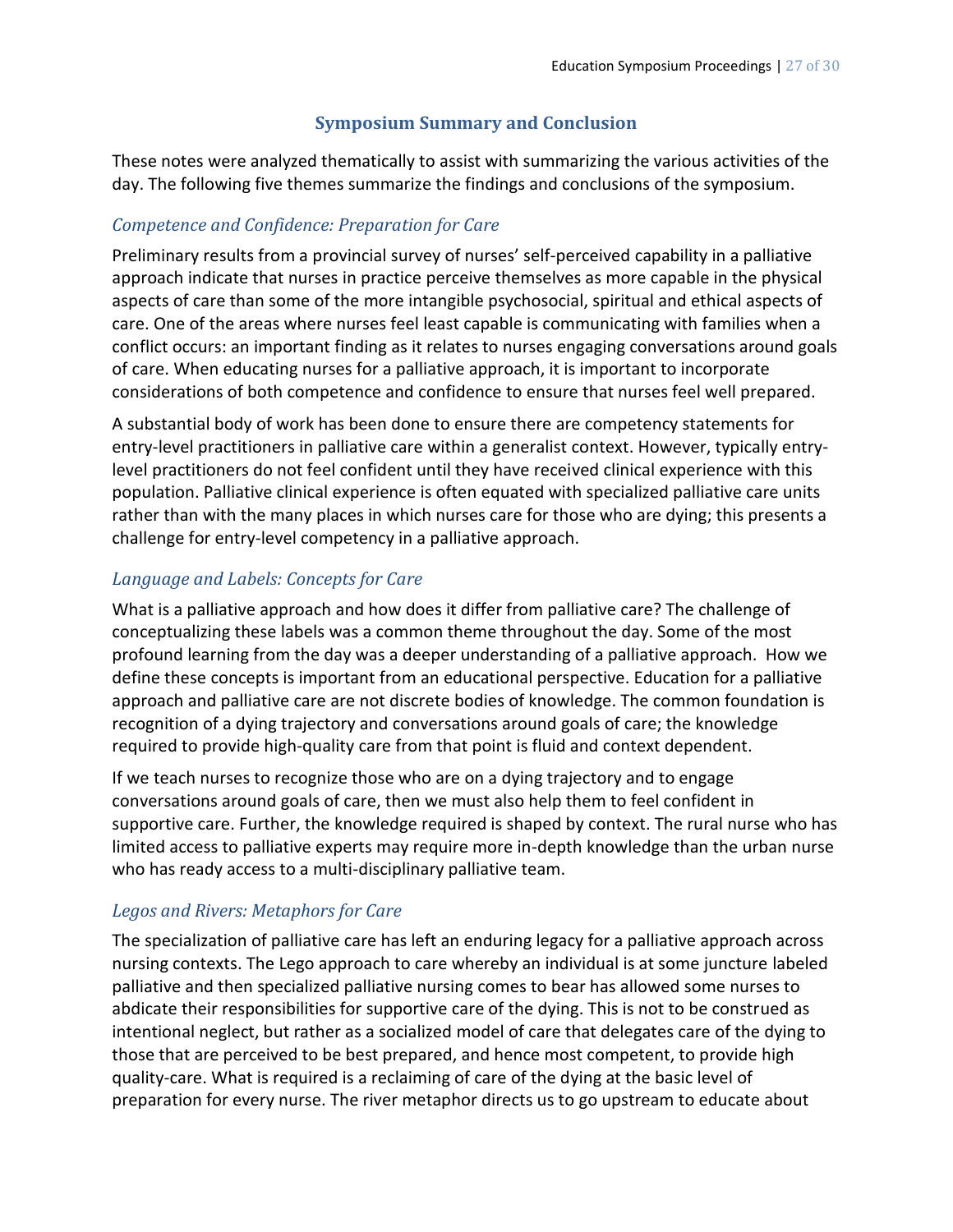chronic disease management as a continuum of person-centered care, characterized by ongoing conversations about what is the best care for this person at this moment in time, right up until death.

## *Knowing and Knowings: Challenging Hierarchies of Knowledge for Care*

Health care has all too often been shaped by hierarchies of knowledge; physicians know more than nurses who know more than nursing care providers who know more than families who know more than patients. This paradigm needs to shift if we want to achieve a palliative approach to care across sectors. Conversations around care must include all the "knowings" from partners in care for a knowledgeable plan. Some sectors do not receive adequate education. Nursing care assistants require more focused education, development and inclusion in the care team. Families require preparation for the vital role they are being asked to fulfill and they must be included as essential members of the team. The adaptive challenge of integrating a palliative approach will require fresh eyes, unlearning, action at all levels, and the courage to work in between the real and the ideal to build capacity for high-quality care.

#### *Places and Spaces: Environments for Care*

Palliative care is a place and outside of that context it is difficult to create space for a palliative approach. This understanding was the greatest barrier to enacting a palliative approach to care. Multiple barriers to enacting a palliative approach were cited: heavy workloads of nurses; curative cultures of care; task-focused care; lack of knowledge of resources; and confidence in knowledge and skills. Clearly, education without attention to the social contexts of care will be insufficient. The complexity of the social context means that we must not think of this challenge merely as more learning. It is those nurses at the bedside who are the ones to engage and broker this knowledge; they are our teachers.

#### *Conclusion*

Knowledge gained from this day will be used to inform a set of recommendations for enhancing a palliative approach to care that is part of the broader iPANEL initiative.

Once again, we would like to acknowledge the many individuals who participated in this day. The findings are an important contribution to further understanding how to support nurses in a palliative approach to care.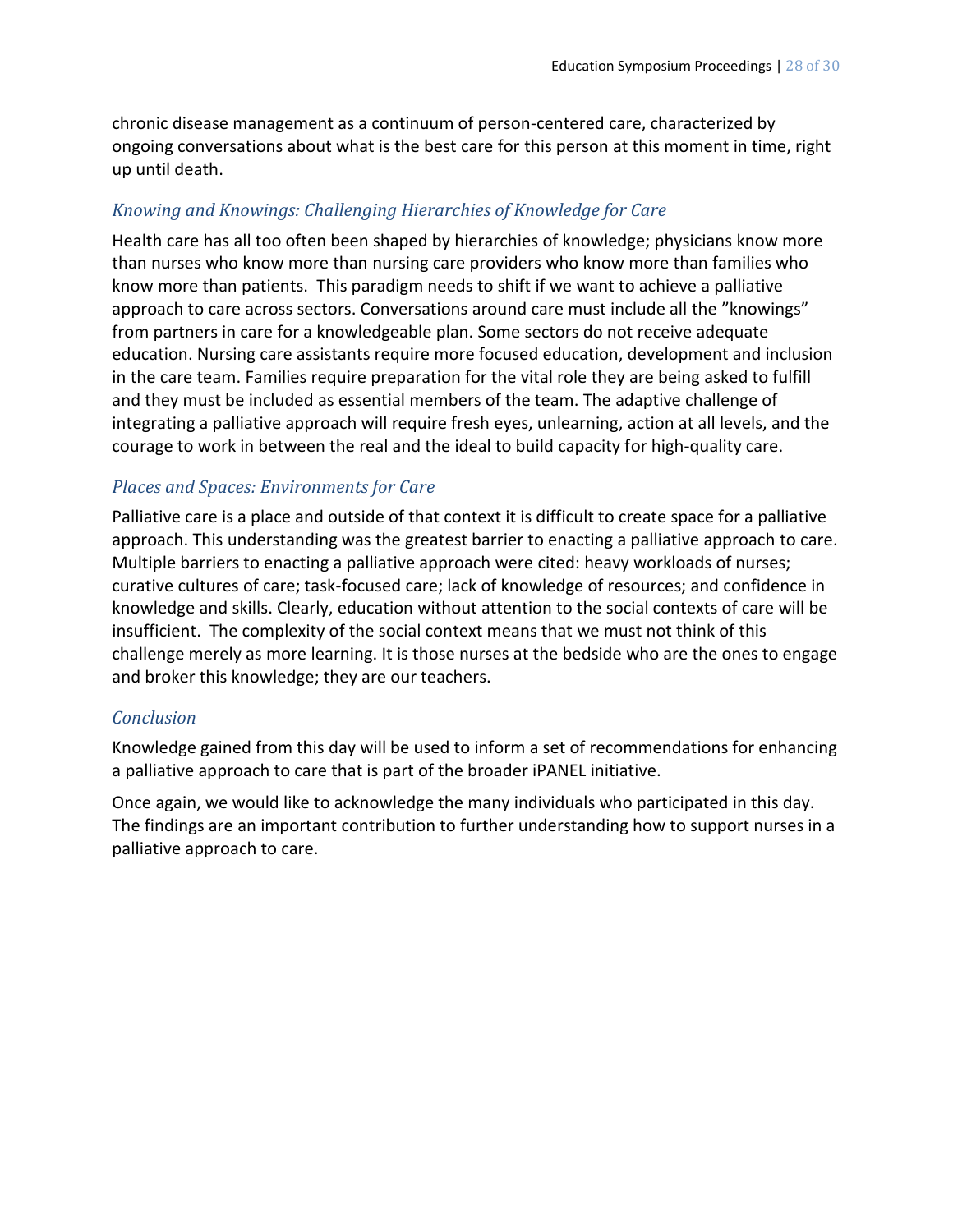## **Appendix A: List of Participants**

#### *iPANEL Team*

Ami Bitschy Dr. Barb Pesut Barbara McLeod Darcee Bidgood Deanna Hutchings Della Roberts Elisabeth Antifeau Dr. Gweneth Doane Judy Lett Dr. Kelli Stajduhar Michelle Funk Pat Porterfield Pauline James Dr. Rick Sawatzky

#### *iPANEL Advisory*

Dr. Christine Penney Colleen Butcher Dr. Pat Coward Dr. Sally Thorne

#### *iPANEL Graduate Students*

Ibolya Agoston Sherin Jamal

#### *Invited Graduate Students*

Erin Donald Lori Rietze

#### *Presenters*

Barb McLean Denice Evanishin Donna Mendel Gail Potter Dr. Joyce Black Lynnelle Erbacker Susan Ross Tammy McLean Teresa Nutini Yvonne Moritz

#### *Other Invited Guests*

Baljit Lail Brenda Hooper Dr. Carole Robinson Diana Barker Dr. Joan Bottorff Kath Murray Katrina Plamondon Ruth Edwards Sharon Whitby Sheila Epp Miranda Dalhuisen

#### *Nurses and Nursing Care Providers from Acute, Community and Residential Settings*

Lorianne Topft Shirley Logan Terri-Lynn Ross Treena Creebo Wendy Remirsz Carrie Kirkness Laurie Barnhardt Raelene Hansen Karen Jaillet